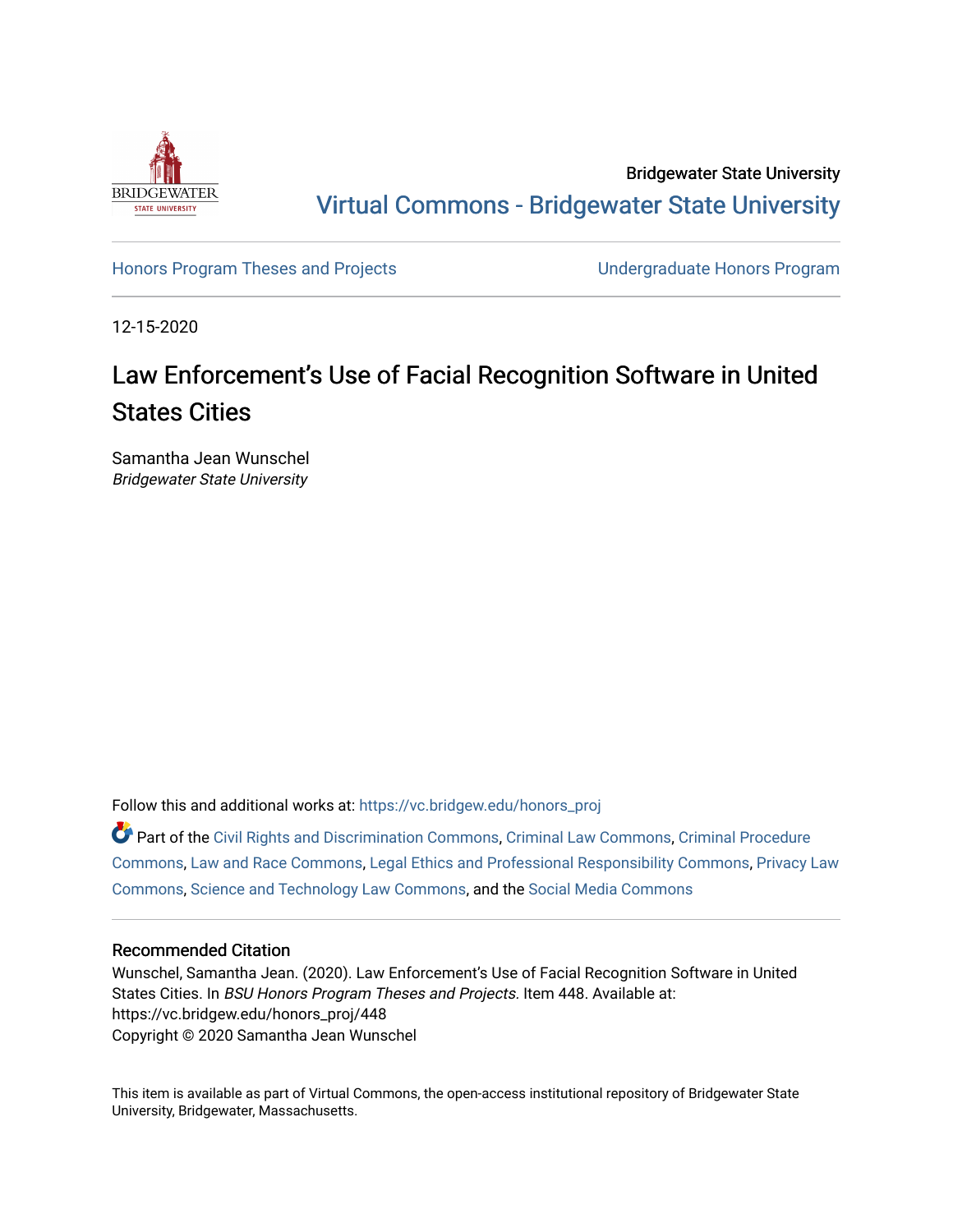Law Enforcement's Use of Facial Recognition Software in United State Cities

Samantha Jean Wunschel

## Submitted in Partial Completion of the

Requirements for Departmental Honors in Criminal Justice

Bridgewater State University

December 15, 2020

Dr. Jamie Huff, Thesis Advisor

Dr. Emily Brissette, Committee Member

Dr. Michael King, Committee Member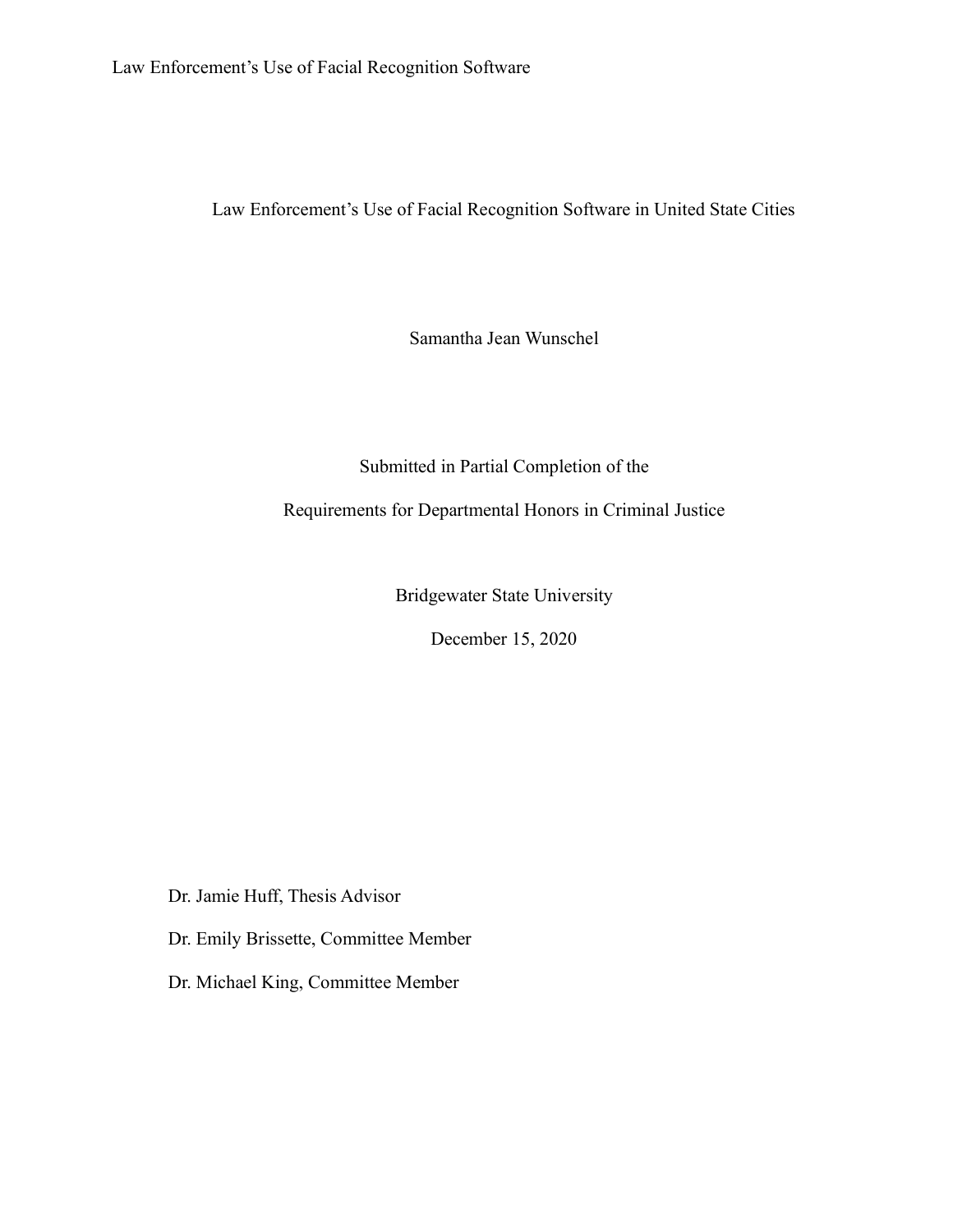#### Abstract

Facial recognition software is something we every day, whether it's a suggested tag on our Facebook post or a faster way to unlock our phones. As technology becomes increasingly pervasive in our lives, law enforcement has adapted to utilize the new tools available in accessory to their investigations and the legal process. In a perfect world where facial recognition was reliable one hundred percent of the time, this new software would only face a constitutional and moral debate of when, or whether it can at all be used. Unfortunately, this technology is still fairly new and already there are cases of inaccurate results due to algorithmic errors, amongst other inaccuracies such as the ability to read the faces of certain races, mainly African Americans, less reliably than others. Due to the issues of accuracy and debates around privacy, many cities have opted not to use the technology. There are concerns that facial recognition software may violate individuals' civil rights by providing false positive identifications and leading to wrongful arrests.

This purpose of this research is to analyze cities whose law enforcement departments are using facial recognition software in comparison to those that are not, to trace a pattern of potential dangers of using facial recognition software in the context of law enforcement. The technology is fairly recent so there is not much data on the widespread use or aversion to it. This paper seeks to gather information that is currently available about the use of facial recognition software being used by law enforcement in the United States and compile it into one comprehensive analysis.

*Keywords*: facial recognition software, facial recognition technology, open-source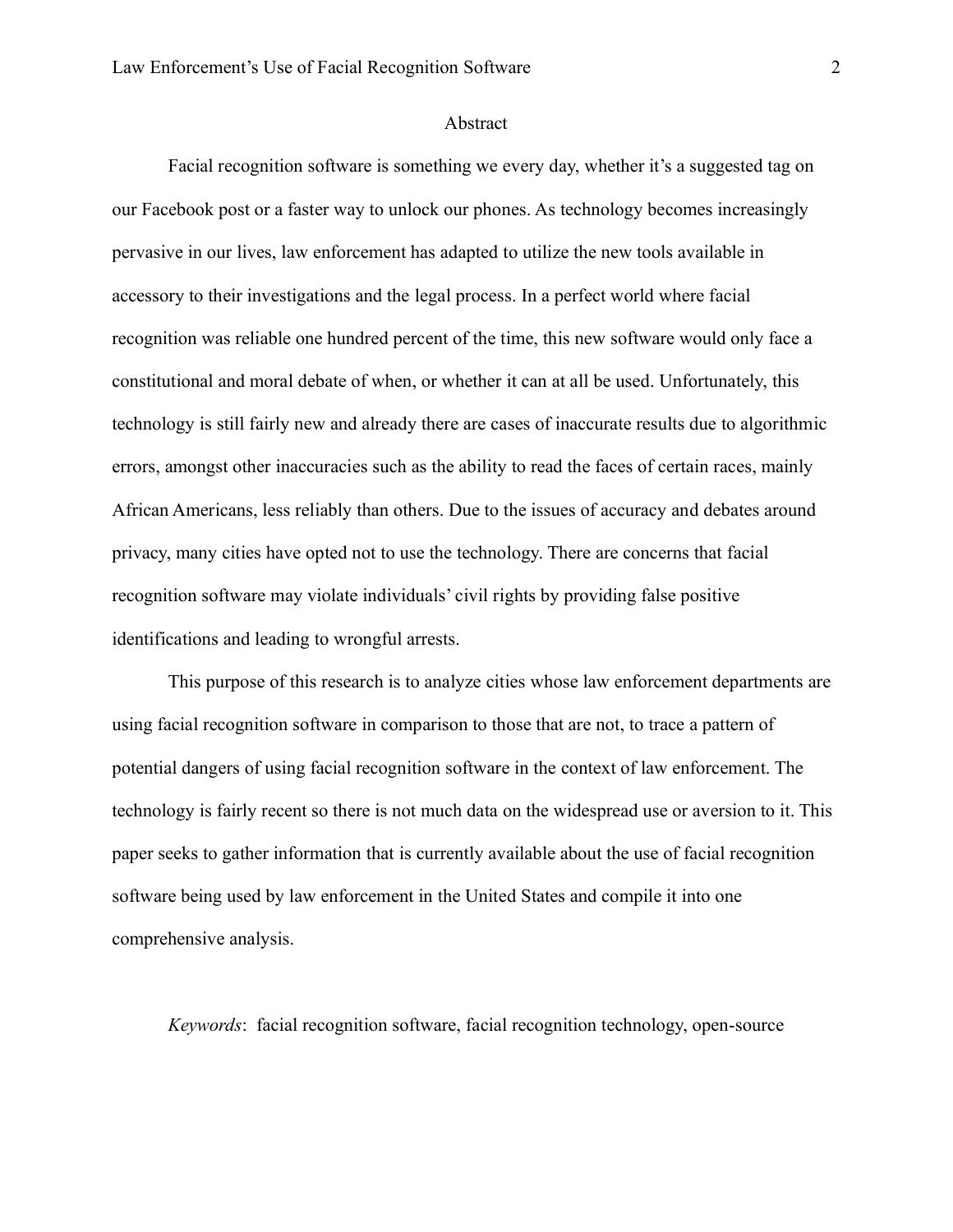#### **Law Enforcement's Use of Facial Recognition Software in United States Cities**

As technology expands and is further developed each year, we are continuously faced with the question of whether it is appropriate, legal or productive for law enforcement to be able to access and make use of these advances. The development of facial recognition software is no exception. Imperfections or flaws with an otherwise promising technological advancement could have dire consequences if they are not corrected before law enforcement utilizes the technology. The work that officers do has a direct and often dramatic impact on the individuals they cross paths with through investigations, inquiries or arrests. As with any tool utilized by law enforcement, there are numerous possibilities for regulating or restricting it in varying degrees. Many cities in the United States have chosen to ban law enforcement's use of the technology entirely, while others have sought to create policies within their police department to outline proper use of the technology. These regulations must be dependent also upon how law enforcement seeks to use facial recognition technology.

The potential applications of facial recognition software's use by police officers range greatly. The technology could be used similarly to a fingerprint scan, where existing image or video captured of someone committing a crime is used to scan through a facial database of mug shots to identify if someone who has previously committed a crime is involved in their current case. It could also be used as a tool of surveillance, verifying a suspect's whereabouts and movement through the use of public and business cameras. It could even be used to find an individual if that same video of someone committing a crime is applied to local public cameras and video feeds rather than a database of mug shots.

Questions of privacy rights will undoubtably arise due to the nature of facial recognition. In order to complete a facial recognition scan there must first be a captured image to try to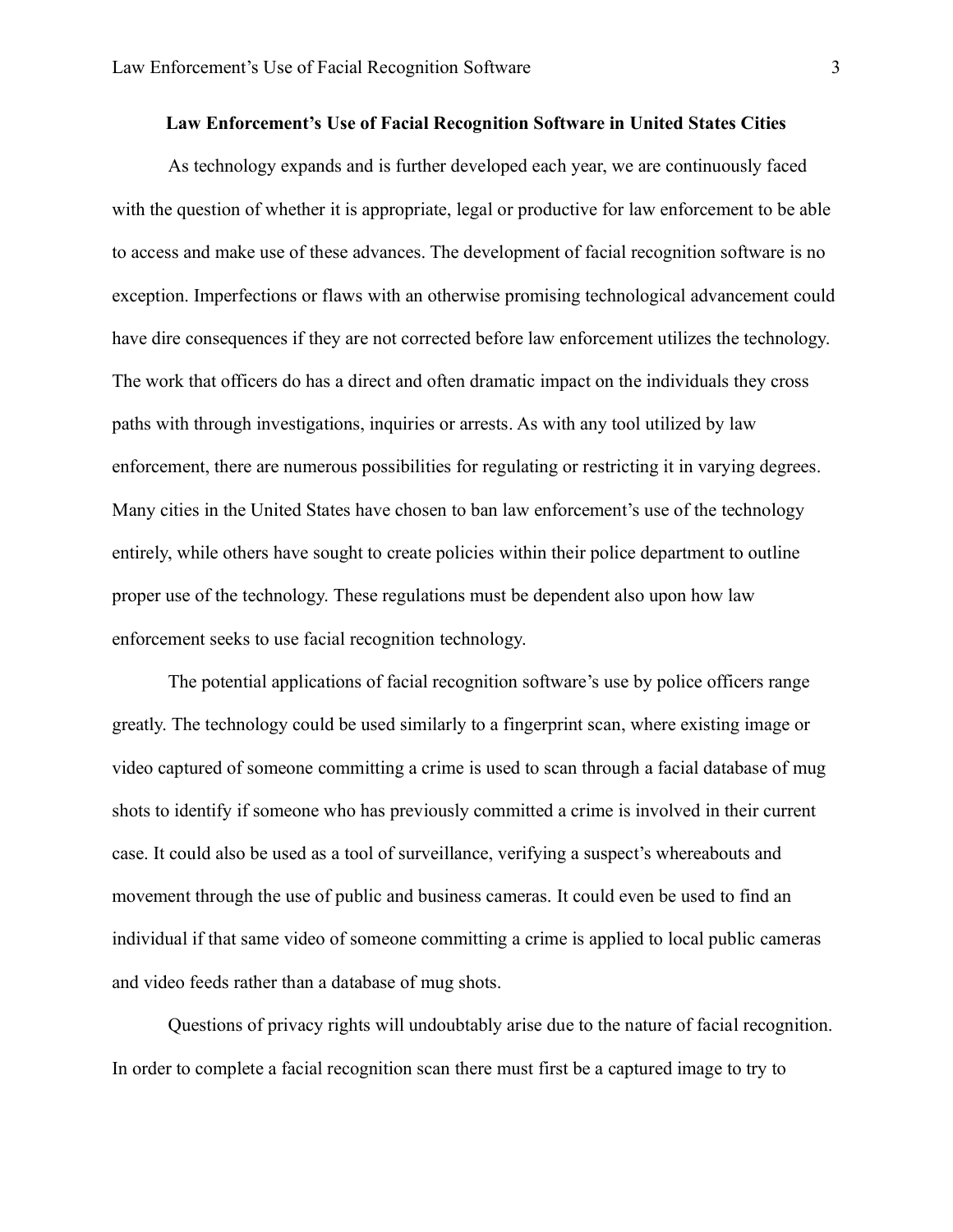match, as well as a database or video to search for a match within. As we move into unchartered technological waters, the choices we make will create a precedent for future advancements. Future privacy and legal decisions about the ways in which city governments and law enforcement departments may seek the use of newly developed technological advances will be based on the policies and laws that are created to restrict or outline proper practices for law enforcement's use of facial recognition software.

In this thesis I will analyze facial recognition software as it is used by law enforcement agencies in the United States. I will examine six cities as case studies, three of which utilize facial recognition software and three that have banned law enforcement's use of facial recognition software. Using these case studies, I will draw a conclusion about the current use or banning of facial recognition software, as well as form a summary of issues that United States law enforcement should consider and prioritize in relation to facial recognition software moving forward. A brief definition of key terms will follow to outline the basic terminology used throughout the course of this thesis.

#### **Definition of Keywords:**

**Facial recognition software** is used in this paper to reference specific programs used by law enforcement. **Facial recognition technology** is defined in this project as a broader category of facial recognition software, made up of the many facial recognition programs available. Programs that are "**open-source**" publish their source code online for other developers and the general public to see and access. This allows a larger group of individuals to use or suggest changes to be made to the program. Building off of the use of these terms, broader concepts will be explored in the following sections of this thesis.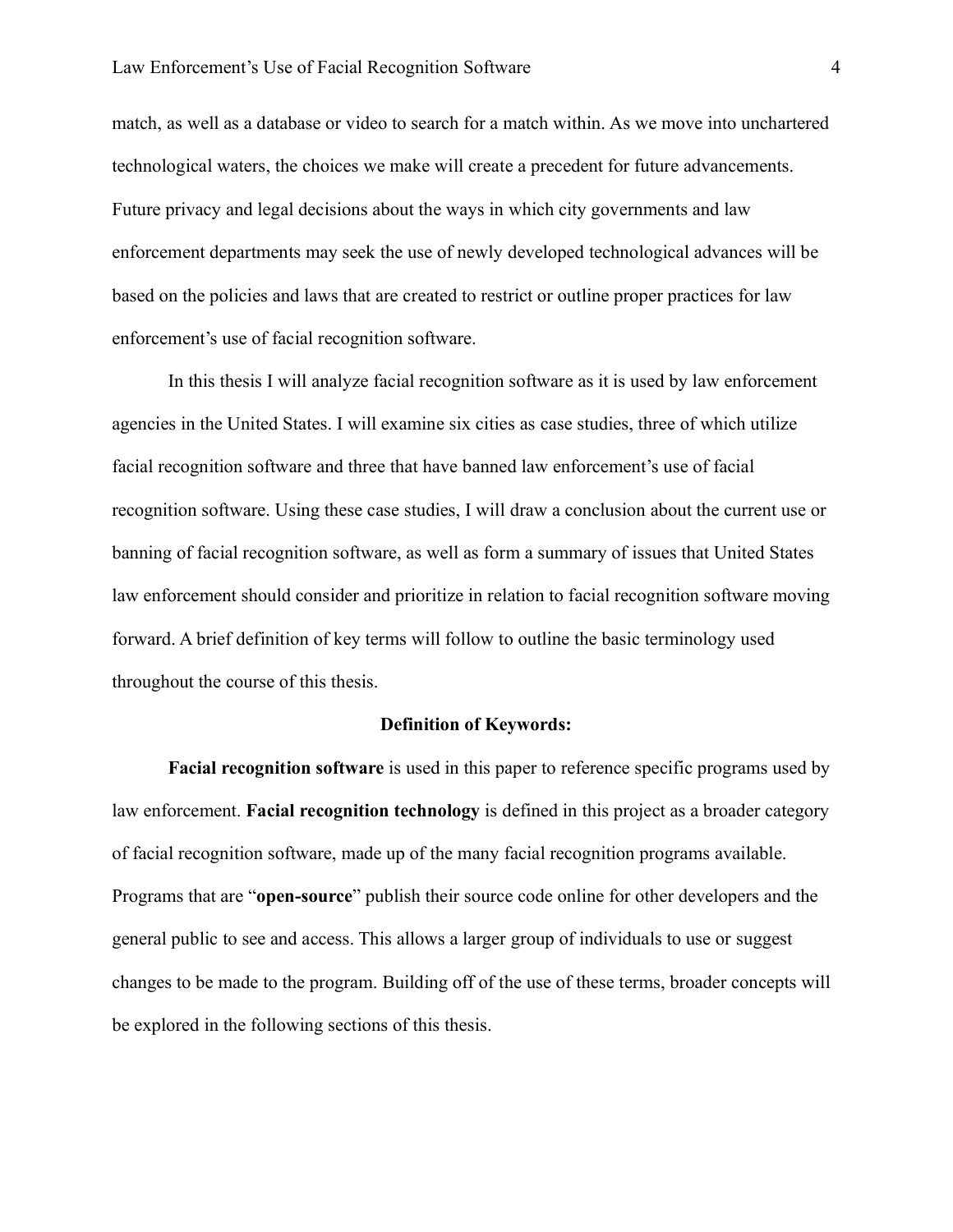## **Literature Review**

## **How It Works**

Facial recognition software is designed on the principle of face matching. In face matching the subject being tested, whether that be a machine or a human, is presented with two faces at the same time and asked whether they match without relying on the subject's memory at all. This differs from face recognition, where the subject would be presented with one face to learn and then separately shown a series of other faces and asked whether they are the same or not without having the two side by side to compare (Stacchi, Huguenin-Elie, Caldara & Ramon, 2020). A face is made up of several standard identifiers. These help a person, or a computer recognize that what they are seeing is a face in the first place. From there each identifier has a slight variation between different individual's faces. A nose could be long, short, hooked, or upturned. Lips can be full or shallow, close to the nose or far away. Facial recognition software tries to measure these different variations in facial features in order to match one face to another.

Humans have been matching faces for decades in law enforcement. In general humans have a better memory for faces than events and a faster recall for them as well. Facial matching is not something that can be taught or learned with practice, however, there is a percentage of the population that recognizes and can match faces with a greater accuracy than average. In fact, these "'super recognizers' perform at well above normal levels on tests of unfamiliar face matching, with degraded as well as high quality images" (Robertson, Noyes, Dowsett, Jenkins & Burton, 2016).

Each individual facial recognition software's algorithm is likely different, but the basic steps the program follows would be similar to the five steps outlined in the article "How Facial Recognition Systems Work" by Kevin Bonsor and Ryan Johnson. The steps are Detection,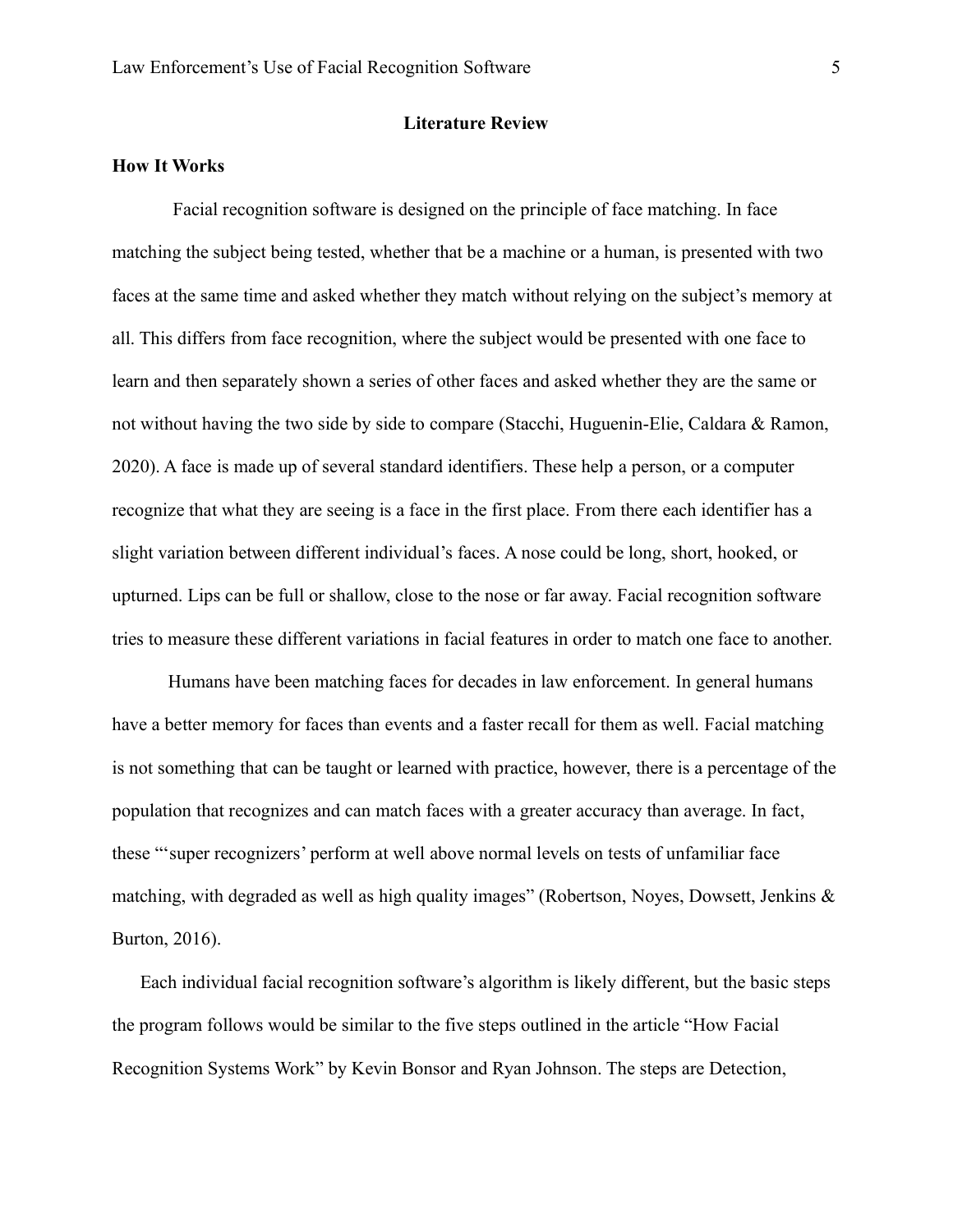Alignment, Normalization, Representation, and Matching. In the first step the program tries to find something that is a face, looking for the basic shapes and features that it has learned make up a face from its training data. Once it finds a face, it moves on to alignment. This is the process of determining the head's position, size and pose. A face needs to be turned at least thirty-five degrees toward the camera for the software to be able to recognize it as a face (Bonsor & Johnson, 2001). Once the image is aligned properly, an image of the head goes through the process of normalization, where it is rotated and scaled into the proper position to be read and measured by the program. From there the data of the measurements and location of facial features are translated into a unique code. This process is called representation, and it allows the stored facial data and the newly acquired facial data to be compared more easily. The last step is where the matching occurs. During this matching step, the new facial data is compared to the stored data to determine if a match exists.

In some places, law enforcement is already using facial recognition software. In 2018 Department of Public Safety Officials in Utah applied facial recognition software the state's driver licenses databases. Using the technology officials found several state-issued license IDs that were created with false information. These IDs allowed minors to take part in "age restricted activities … and individuals [to apply] for lines of credit with someone else's information" (Salt Lake Tribune 2018). The Chicago police department has entered into a two-year contract with Clearview, a facial recognition software company, to use the software in criminal investigations. The CPD states that the technology is not used for surveillance or "keeping tabs on protestors," but rather it can only be used "in conjunction with an active criminal investigation" (Schuba 2020). In practice, the Chicago police department says that Facial recognition Software allows police to find a lead or narrow down a lead when all that they have to go off of is a photo. Detroit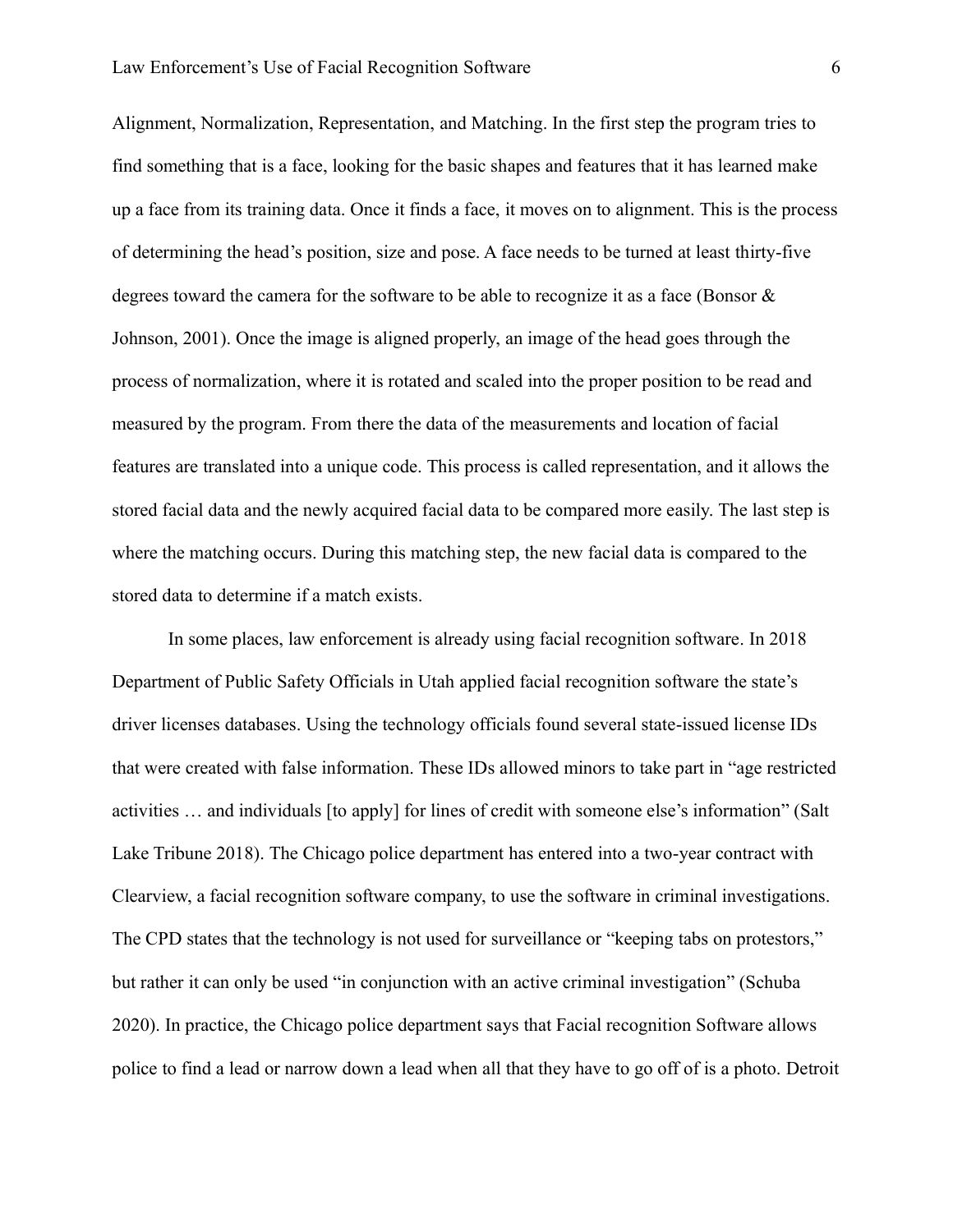also uses the technology after passing a policy that only allows "facial recognition to be used on still images of people suspected of violent crimes or home invasion" (Cwiek 2019).

## **Flaws in the Technology**

While this software is used by law enforcement across the United States, there are some flaws that have already arisen. One such problem is a result of the "other race" effect. The other race effect is an effect that was recorded throughout psychological research that "indicates that humans recognize the faces of their own race more accurately than faces of other races" (Phillips, Jiang, Narvekar, Ayyad & Otoole, 2010). Statistically, humans struggle to match or compare faces of races other than their own, but they still perform better than computers do with matching or distinguishing faces of other races. Computers preform with the same bias to recognize faces of their native race better than foreign races. These biases are amplified, however, due to the algorithms written into the software. The process for how the computer sees and compares faces, is created by humans and therefore it is possible for biases to be introduced into the code itself. Further, in cases where the software learns what markers make up a face through training data, bias can be introduced if the human supplied training data is not diverse. The software developed in one region may be somewhat reliable in matching faces native to that region, but it is likely that it will not perform as well when faced with a foreign face. This is because the software was developed to recognize features outlined by humans from that region and was likely fed test images of native faces as well.

Facial recognition algorithms can be tested for the other race effect. Algorithms are often given a series of faces as training data. These faces and the races represented in them may allow the algorithm to be better equipped to recognize one race over another in the same way that human infants begin learning faces they frequently encounter, usually their own race, and don't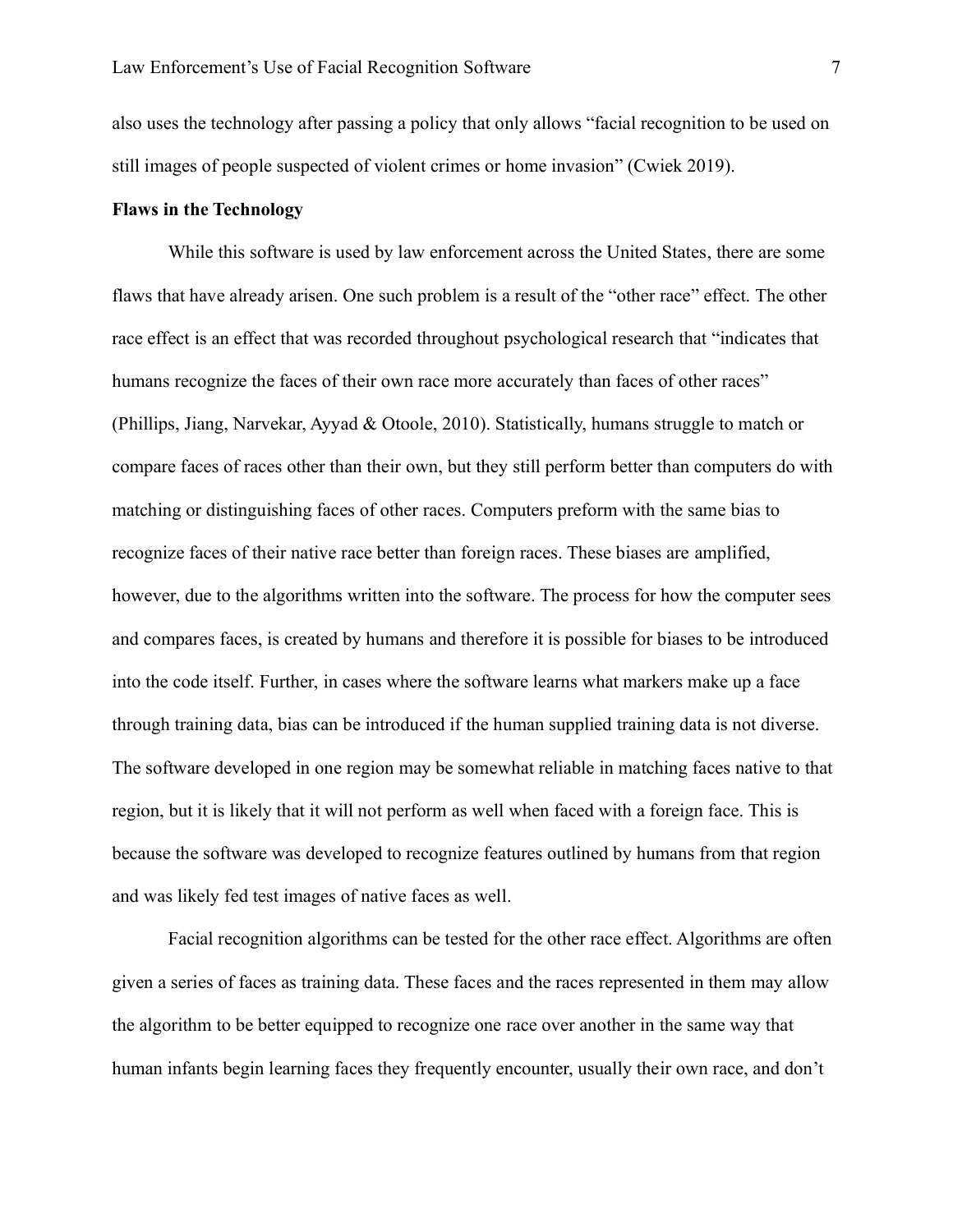recognize faces of other races as easily (Phillips, Jiang, Narvekar, Ayyad & Otoole, 2010). As with any new technology or software, there is the probability of human error interfering and causing a technical error in the performance of the software. This is because the software can only make decisions, for example whether a face is the same as the face in another image or not, as well as it is instructed to by the humans creating it. "The engineer that develops an algorithm may program it to focus on facial features that are more easily distinguishable in some races than others" (Garvie, 2016). This could be entirely unintentional on the engineer's part but is nearly unavoidable. Whether the influence comes from the test data fed to the software or from the process it uses to take in the data of each face, there are infinitely many places where human influence on the algorithm could influence it to make a biased decision or to have sub-par performance when attempting to match faces of other races than its native race.

There has been research into the effect of different algorithm's ability to read faces at different angles and in different lighting and weather. There also have been a limited number of studies focusing on an algorithm's performance in its home area versus in other racial areas and settings but testing for the other race effect has not been considered as thoroughly. (Phillips, Jiang, Narvekar, Ayyad & Otoole, 2010).

#### **Legislation & Interpretation**

Just as facial recognition software is currently developing and growing in use, legislation around the use of facial recognition software and technology is in an equally changing state. One such piece of legislation that is currently in development is the Facial Recognition Technology Warrant Act of 2019. This act has only been introduced and then referred to the Committee on the Judiciary.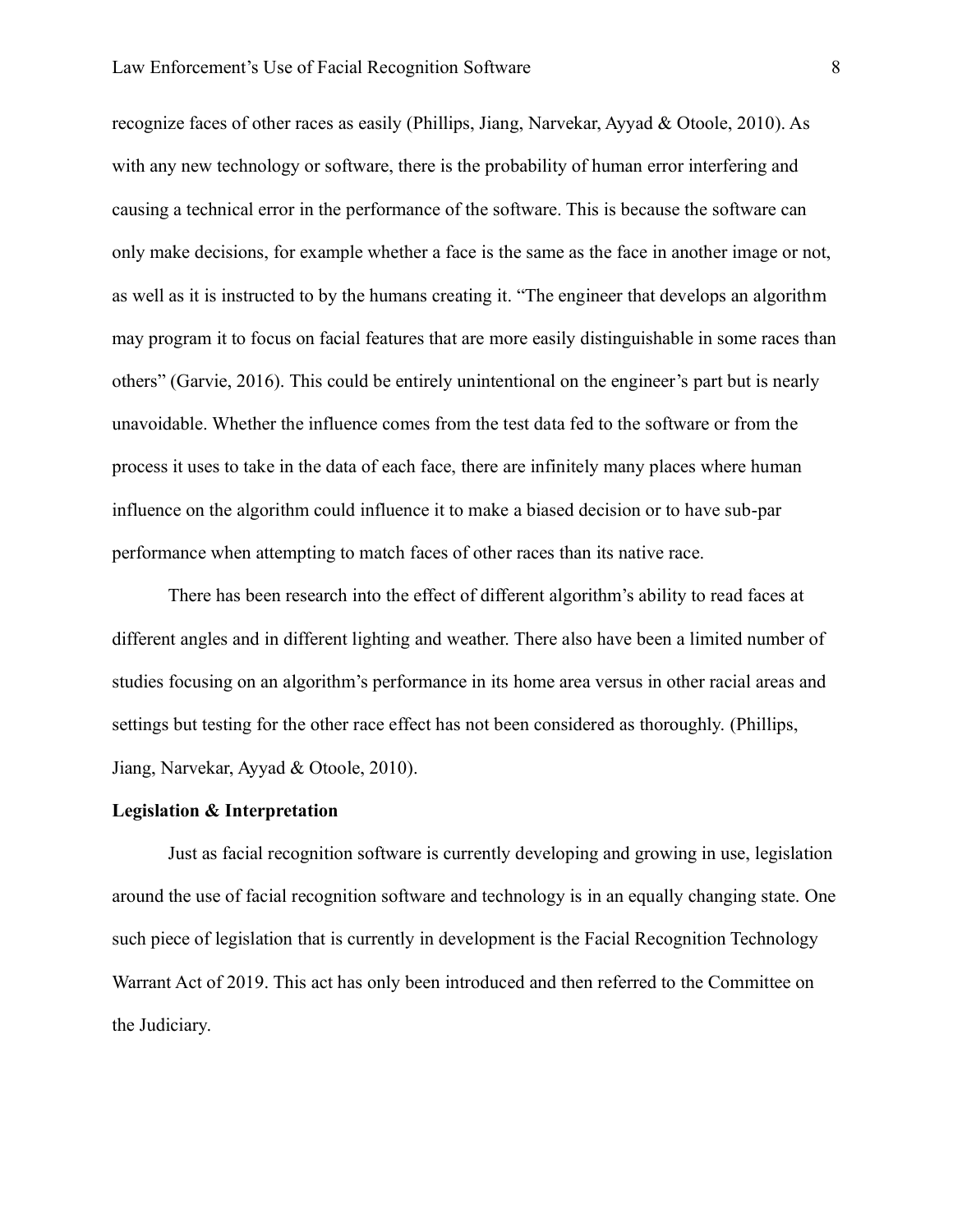## *Facial Recognition Technology Warrant Act.*

The Facial Recognition Technology Warrant Act seeks "to limit the use of facial recognition technology by Federal agencies, and for other purposes" (Facial Recognition Technology Warrant Act of 2019). It proposes to do this by requiring law enforcement to gain similar permissions before using facial recognition software in an investigation to what would be required of a physical search, a warrant. If passed, this "rule would apply to any surveillance activities lasting more than 72 hours" (Corrigan 2019). In the language of the bill there are some proposed situations where the law enforcement officers would be able to forgo this requirement as well if they are able to prove probable cause.

In this case the officer could use the software without a search warrant if they determine that there are "exigent circumstances" that would require the use of the software more immediately than obtaining a warrant would allow. In order to use the software, they would also need to determine that a judge would grant a warrant if the officer did present the current circumstance to them. Then the officer would be required to gain a warrant within forty-eight hours in order to "engage in ongoing surveillance" (Facial Recognition Technology Warrant Act of 2019). Ongoing surveillance, according to an article about the bill written by Jack Corrigan in 2019, is defined as circumstances where an individual is surveilled using facial recognition software for more that seventy-two hours either in real time or by digitally going through data that had previously covered more than seventy-two hours.

It is important to consider the repercussions of not having a system in place to limit and regulate law enforcement's use of facial recognition software. While the goal of law enforcement as an establishment has been conceptualized as a means to protect the public, in reality, specific law enforcement agencies may suggest and encourage that the role of law enforcement is to stop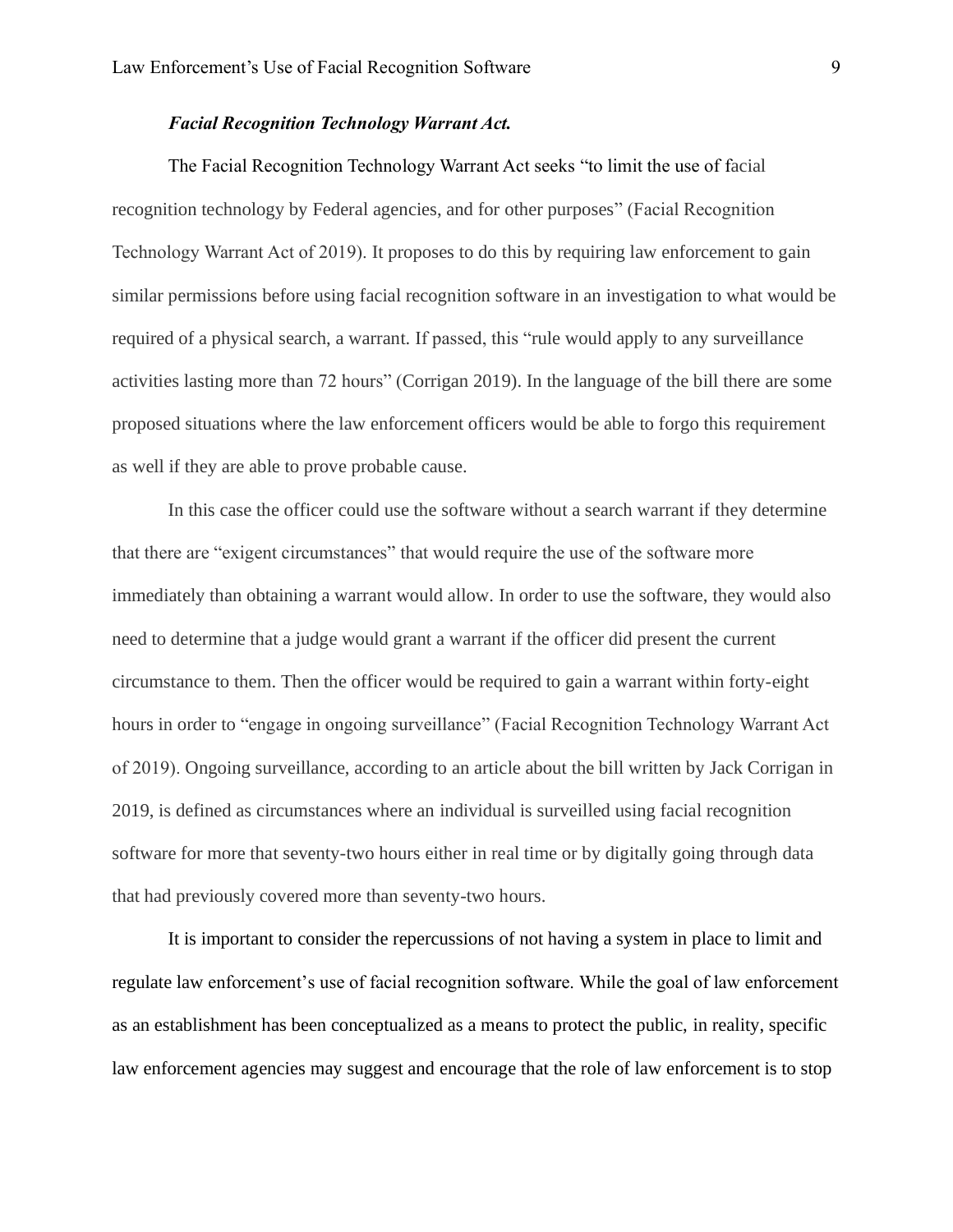crime and catch "bad guys." The difference is that of a due process or crime control model of policing.

A due process model values the public's rights and privacy as outlined by the constitution by placing limitations on law enforcement and the state in order to keep their powers from becoming excessive. In a due process model, it is most important for law enforcement to follow proper procedure (i.e., Getting warrants and having sufficient evidence to do so) before invading an individual's personal privacy. These procedures create a clear outline for police to follow to protect the public's civil rights. By specifying under what circumstances an officer must get a warrant the court is able to define which police actions would be in violation of the public's rights without a warrant. This ensures that civil rights are respected.

In contrast, a crime control model values just that, controlling and stopping crime. This model is more ought to overstep some privacy boundaries and follow a jump first ask questions later mentality. A crime control model focuses and puts so much value on catching criminals that there is a perspective change that occurs in law enforcement officials. This perspective change between protecting the public, and by extension their rights, or catching law breakers to reduce crime overall, is key. If the role of law enforcement is protection, as it is in a due process model, then it can be assumed that most people are innocent citizens who are to be protected. If the role of law enforcement is to stop wrong doers, as it is in a crime control model, then an officer's job becomes searching for criminals and finding them amongst the public. This means that they may view all individuals as guilty until proven innocent instead of the more appropriate innocent until proven guilty.

This change in mindset is important to keep in mind when considering how facial recognition software could be potentially used by law enforcement officers. There is always the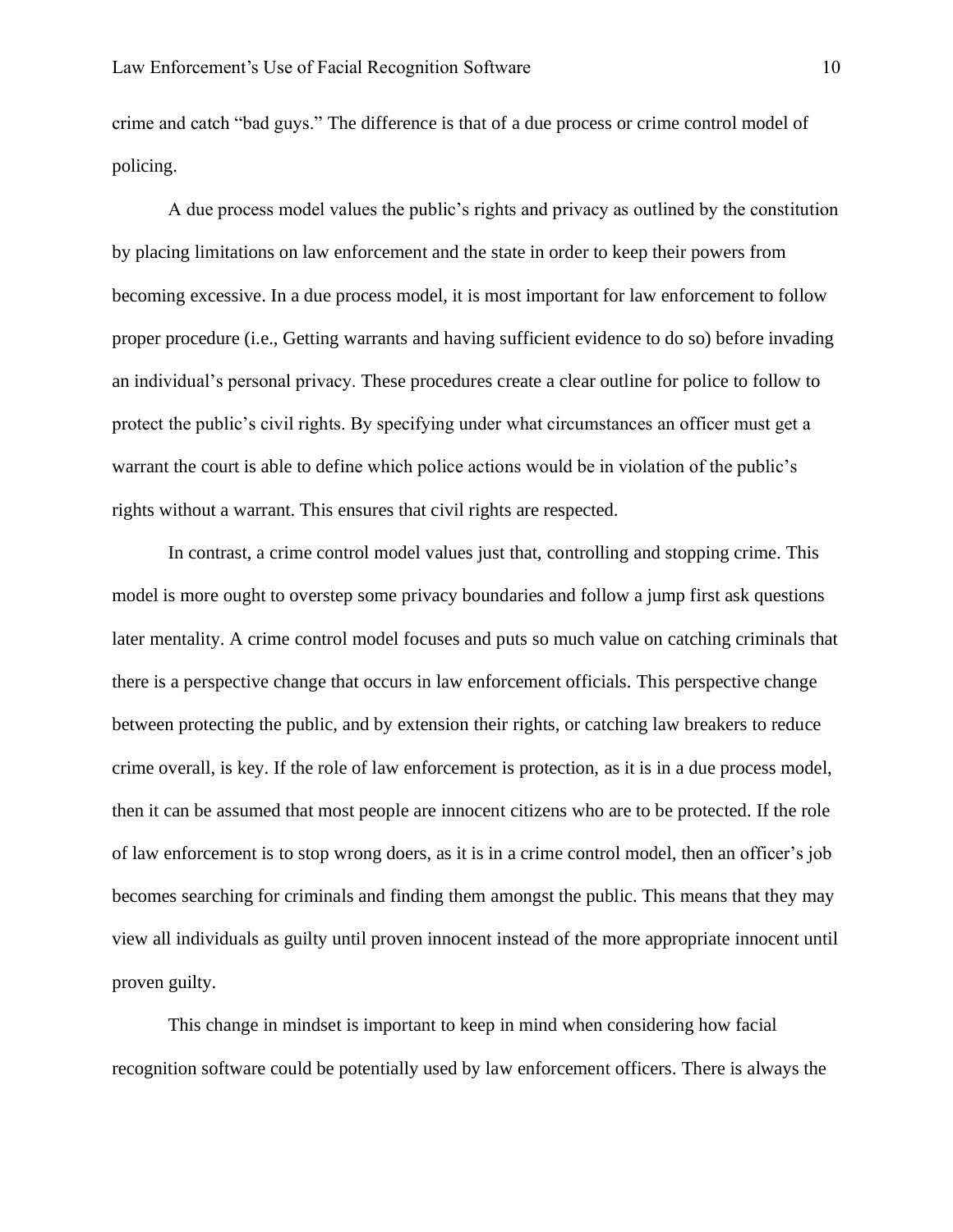chance that, while having the right intentions, law enforcement officers my use facial recognition software in a way that does not respect and preserve the rights owed to all citizens as stated by the constitution. In their haste to protect the public from, or to catch, someone that is perceived by officers to be a threat, the rights of that individual could be forgotten. As a society we may be quick to say that we do not care about those who would be categorized as a perceived threat or as having the potential to break laws. It would be wrong to make this assumption, however, because upon considering the types of individuals coming under this scrutiny— political activists, social activists, individuals attending protests— it becomes increasingly likely that you either are, or know someone who is, in one of these categories when it comes to one area of their life or another. In that case you, your friends, your coworkers, or family members may be tracked and surveilled using this technology without any restriction. This would be due to an action, on your part, that you would view as a basic right owed to you as a citizen of the United States.

#### *A Reasonable Expectation of Privacy.*

Drawing on the well know case of *Katz*, the debate becomes whether we have a reasonable expectation of privacy when it comes to our faces. The supreme court has argued that you cannot expect that your face or person would not be observed within a public space, however, it was decided in the case of *Katz* that "the fourth amendment protects people, not places" (Katz v. United States. (n.d.)). To that end surveillance drones are allowed to record and scan a public area from one hundred feet away. It is not assumed that our faces can reasonably be kept private because of the space we are in, as well as the fact that the details of our appearance are visibly on display wherever we go. Overtime the presence of cameras around us has steadily become a normal part of our daily lives. There are cameras on our phones, in our stores, on our traffic lights, in parking garages, inside and outside of apartment buildings, and in and around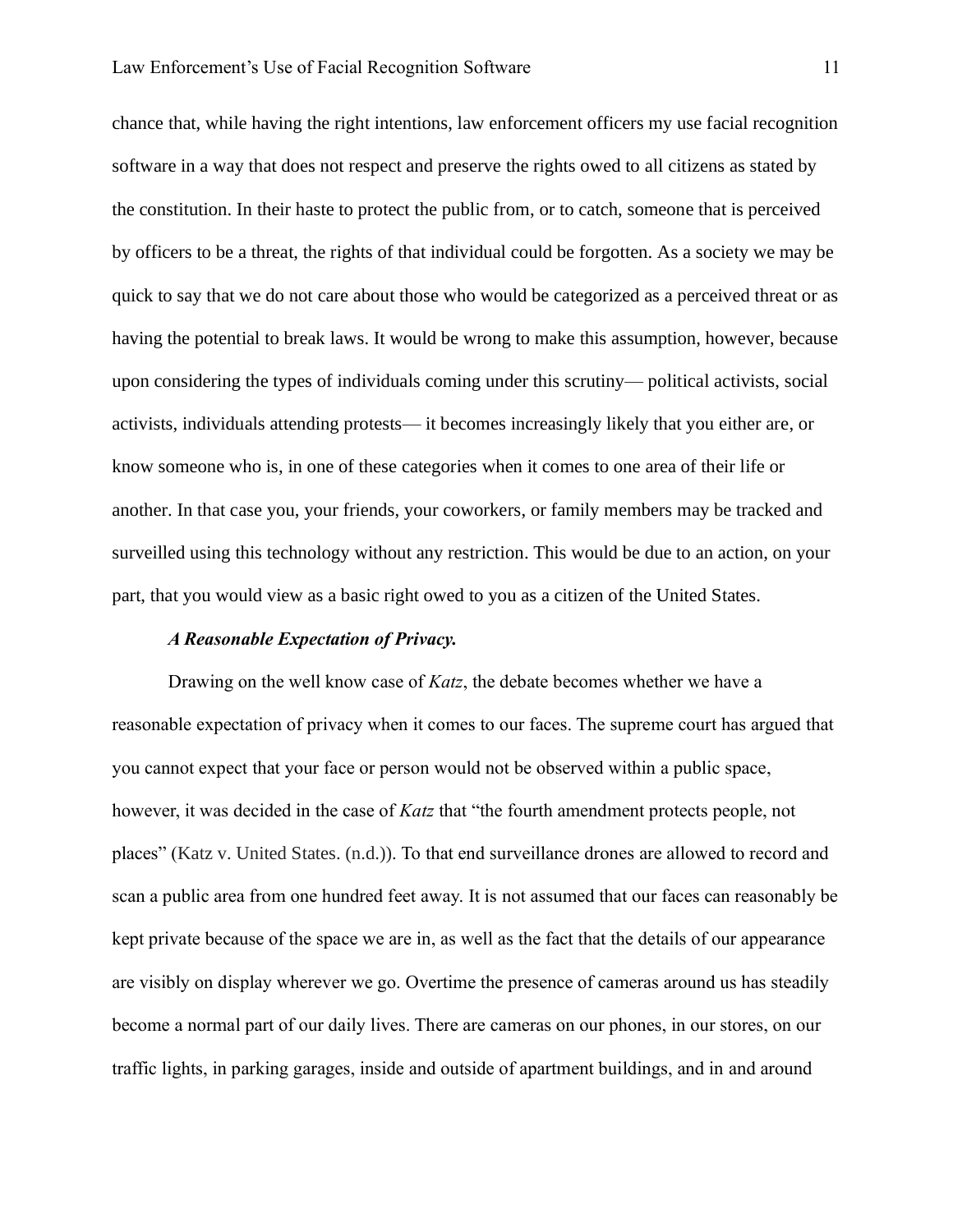our city government buildings. Facial recognition software has grown out of the new societal norm where cameras record us in our daily movements, for the most part without our notice. This presence creates a wealth of data for technology like facial recognition software to utilize.

While our faces may not be kept private while in public spaces, it is the information that a scan of our faces would supply that is concerning many people. Any passerby may be able to see your face when you're walking down the street. They cannot tell, however, how old you are, where you live, work and go to school. Facial recognition software allows us this possibility when it matches our face to a database of information. "Under Katz, an expectation of privacy is not reasonable if the information at issue was "knowingly expose<sup>[d]</sup> to the public"" (Hirose, 2017). It might be assumed that this interpretation would protect the public from unknowing scans of their face. The information that would be gleaned from such a scan can be very personal in nature and is not "knowingly exposed to the public" through the act of showing your face in public. This too is allowed and legal, however, because the supreme court argues that the same information that is provided by a facial recognition search could be gleaned by an officer's inperson surveillance of an individual paired with a manual search through database records.

Arguments Supporting warrantless use of facial recognition software compare the technology to a license plate look up. The glaring difference between the two, however, is the nature of the thing being recorded scanned and matched against a database of information. License plates, while publicly displayed are, by nature, meant to identify and record personal information. The owner of the plates knowingly registers them with the government and is aware that their record will be recorded under the plate numbers (Hirose, 2017). Individuals do not selfregister their faces with the government in a similar way. They also do not operate under the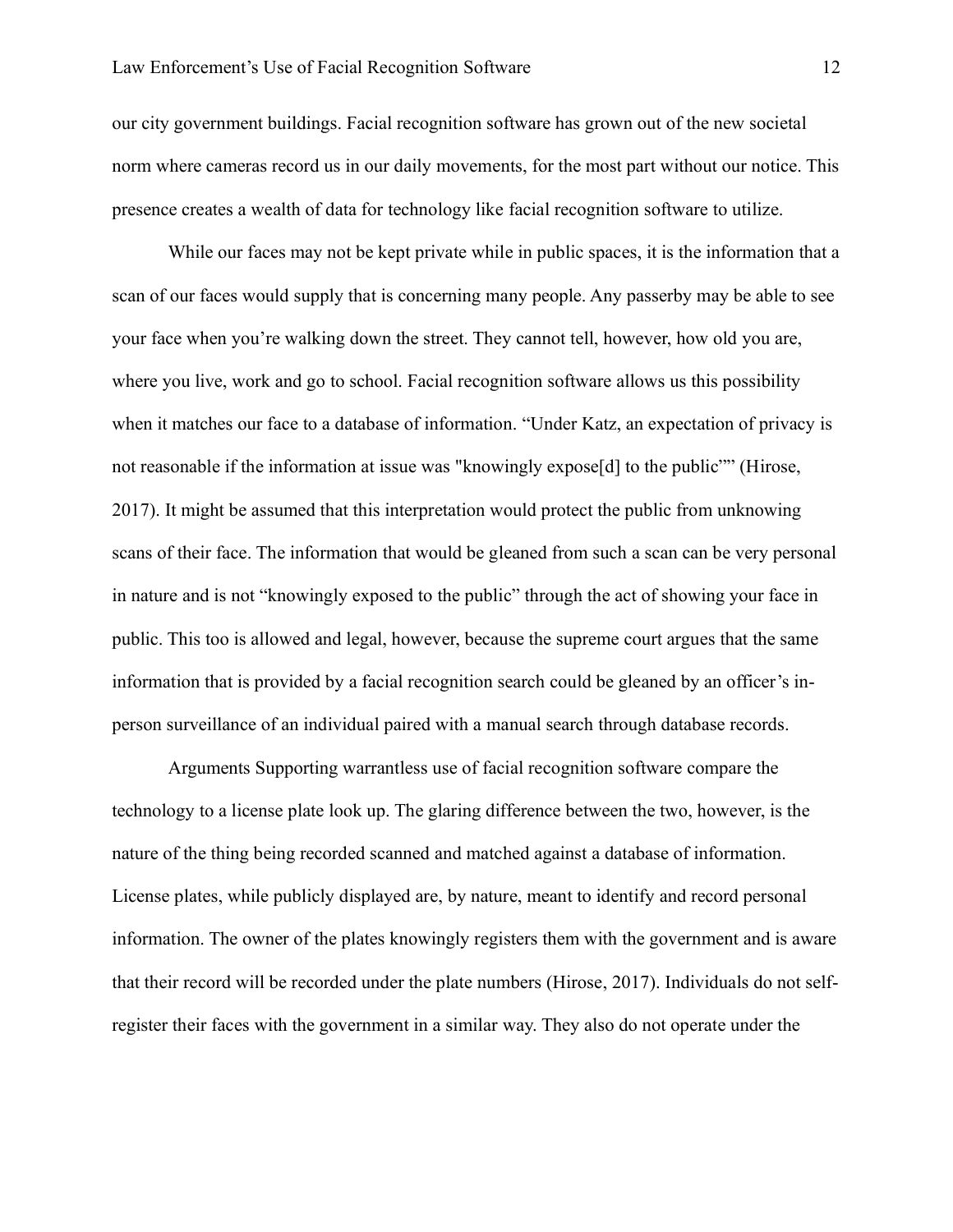assumption that their face carries with it a record of personal information throughout their daily travels in public spaces.

Hirose, writing for the Connecticut Law Review, observes that people may not expect that their appearance and physical actions are kept private when they are in a public space. They do expect, however, that their personal information is kept private. It makes sense that one would assume that personal details such as an individual's address, age, income, and career are kept private when moving about in public spaces. Facial recognition technology, Hirose argues, acts against this expectation of privacy because, when applied to a database of information, a scan and match of an individual's facial features could reveal all this personal information.

#### *Fundamental Values of Democracy.*

When discussing constitutionality, the when and where of facial recognition software's application matters. Facial recognition software could restrict or interfere with more than one of the fundamental values of democracy as they are protected by the bill of rights. Outside of the fourth amendment, which is largely concerned with investigative searches, some of the fundamental democratic values at risk of being interfered with are freedom of speech in reference to the right to anonymous speech, and freedom of movement. These are integral rights that make up the foundation of our liberties outlined by the United States Constitution. The reason that freedom of speech and the freedom of movement are prioritized so highly is that they not only are important to us on a personal level, but also democratically. These foundational rights allow for us to interact with the government, law enforcement and each other in a way that fundamentally supports civil democratic society. If these rights are ignored or lost, the basic principles of our society will fail and crumble.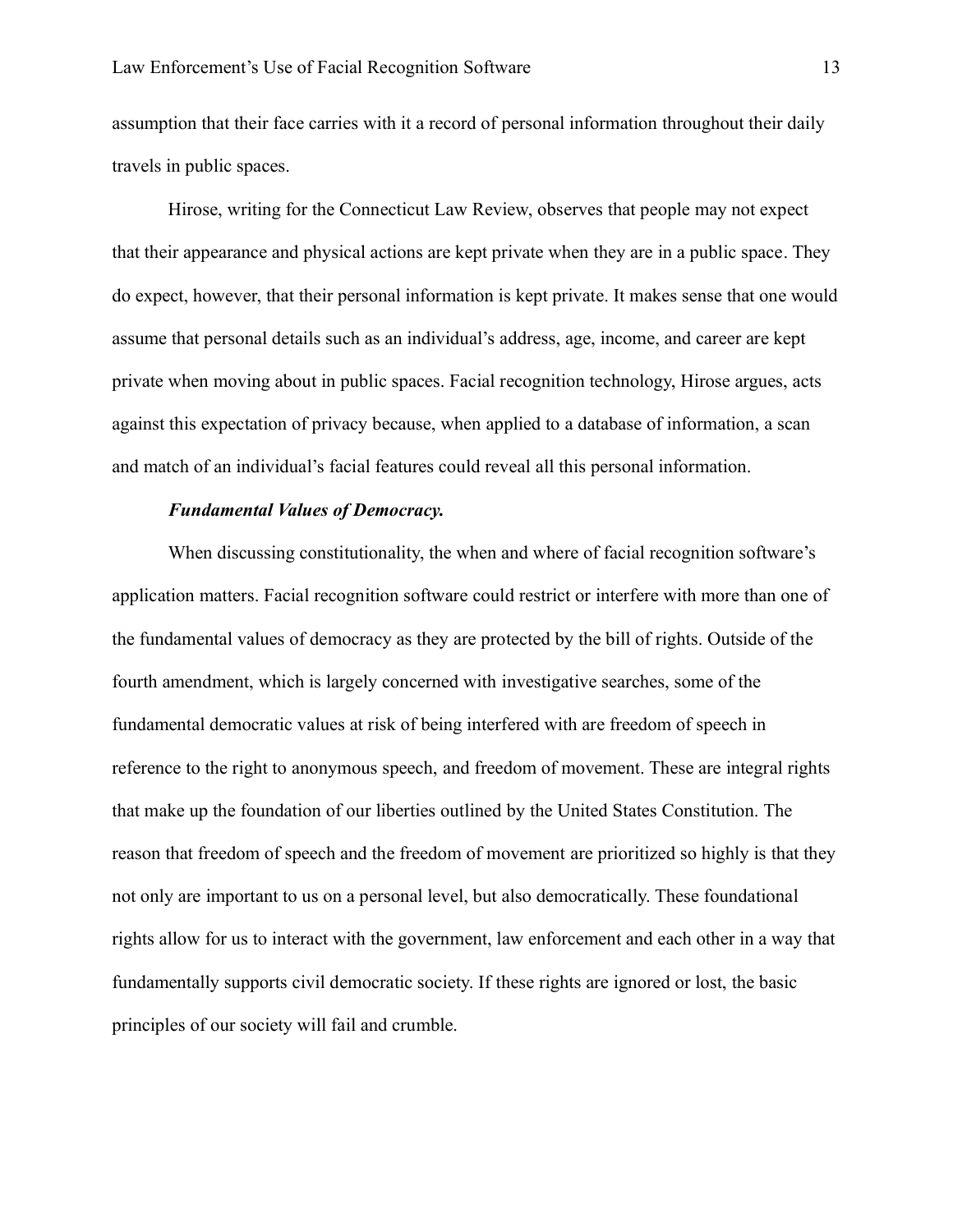Protests throughout Hong Kong of late are plagued by a steady change in policing in their area. "Many protesters now cover their faces, and they fear that the police are using cameras and possibly other tools to single out targets for arrest" (Mozur, 2019). Facial recognition software and video surveillance are being used increasingly in a similar fashion to the way in which these tools are utilized in China. As police have begun to pair this surveillance with the act of concealing their identity as law enforcement agents' tension is rising (Mozur, 2019). Protesters are tracked using video surveillance of protests and activist are tracked down based on this information.

It is not a far reach to imagine that facial recognition software could be misused in the United States similarly. The fear that law enforcement might use facial recognition software to track protesters and activists, like they do in China and have begun to do in Hong Kong, is not unfounded. These countries can be categorized under a crime control model. Law enforcement agencies in the US that do already use facial recognition software use it to track individuals and place them at specific locations at certain times. These actions imply a crime control model as well. Officer's want to keep track of "potential risks" in order to prevent crime. This intention of risk prevention, however, is the very thing that pushes United States policing from a due process model, as intended, to a crime control model.

If we believe that individuals are innocent until proven guilty, then we do not need to keep an eye on people who exercise their freedom of speech. A due process model of policing assumes that these individuals will act appropriately and legally within their rights. In the event that someone does break or cross any laws or legal restrictions police investigation, with or without facial recognition software, may be warranted. The technology has been designed to find individuals based only on their face, so it can easily be used to find and track down individuals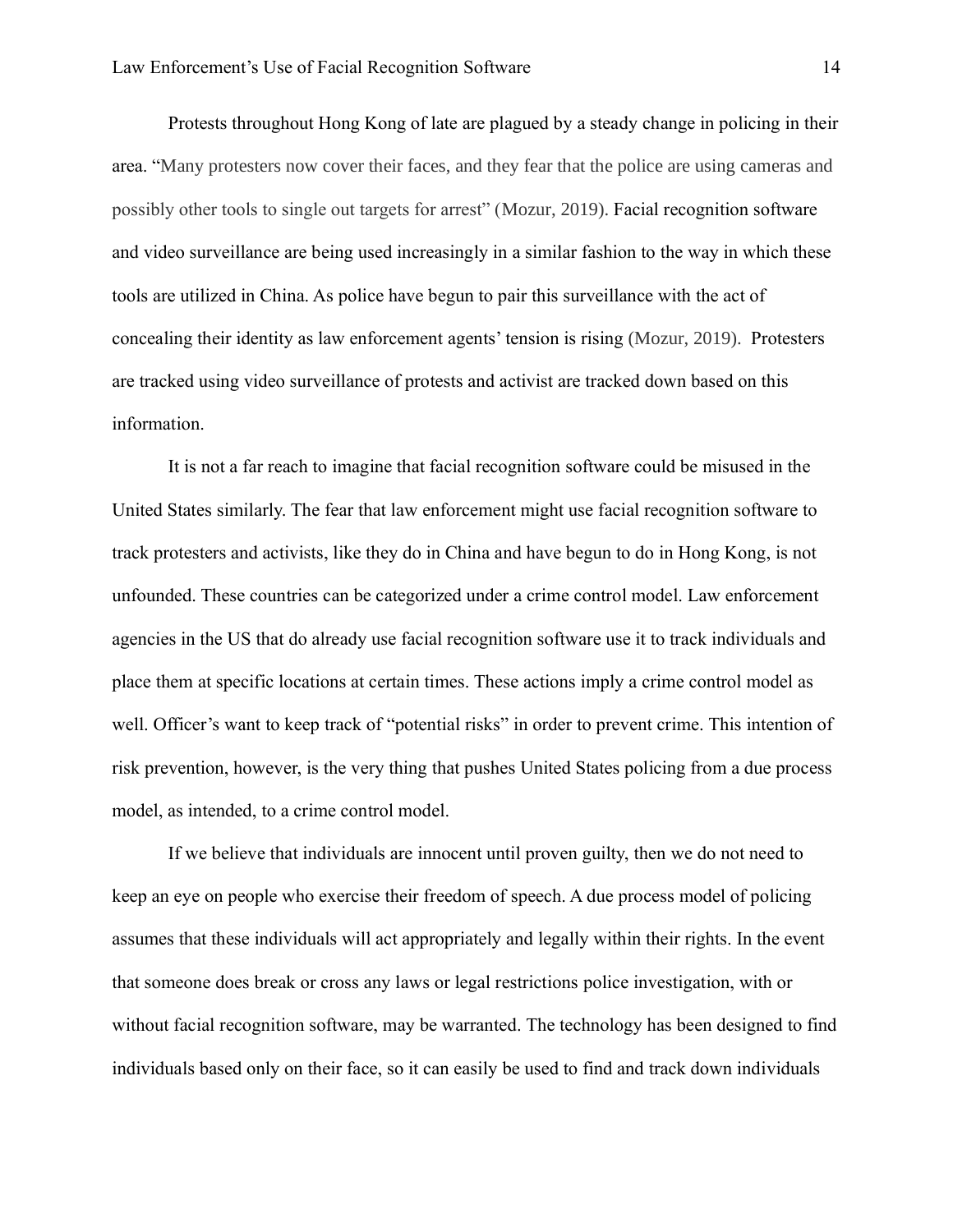that have been caught on tape at a protest or seen leaving a meeting place or known frequented location of activists or protestors. This kind of usage goes against the very foundation of our rights as citizens of the United States of America as defined in the Constitution's Bill of Rights.

## *Right to Anonymous Speech.*

The first Amendment of the Bill of Rights states that "Congress shall make no law respecting an establishment of religion or prohibiting the free exercise thereof; or abridging the freedom of speech, or of the press; or the right of the people peaceably to assemble, and to petition the Government for a redress of grievances" (U.S. Const. amend. I). Hirose brings up the concern that the application of facial recognition software on crowds during protests and rallies could interfere with this right. The use of this technology could be used to dissuade individuals from exercising their right to free speech and peaceful assembly (Hirose, 2017).

Their identities, in theory, would be recorded and could be used against them simply by attending to show their support or interest. If a law were to be made allowing law enforcement agencies to use facial recognition software in these instances, it would allow officers to not only know who is in attendance at these events, but also to gather a record of information of the individual were to attend multiple events like this. This data could be used to the ends of building a case against an individual that they are a political radical, when in fact they may only be passionate about a civil rights movement and acting within their legal rights. The officer would also have access to many of the individual's personal details which, if revealed, could cause issues or threaten the individual's career and personal relations.

#### *Freedom of Movement.*

There is also the potential for facial recognition technology to be applied to public area and used as a tool for mass surveillance by law enforcement. In this way, when tracking a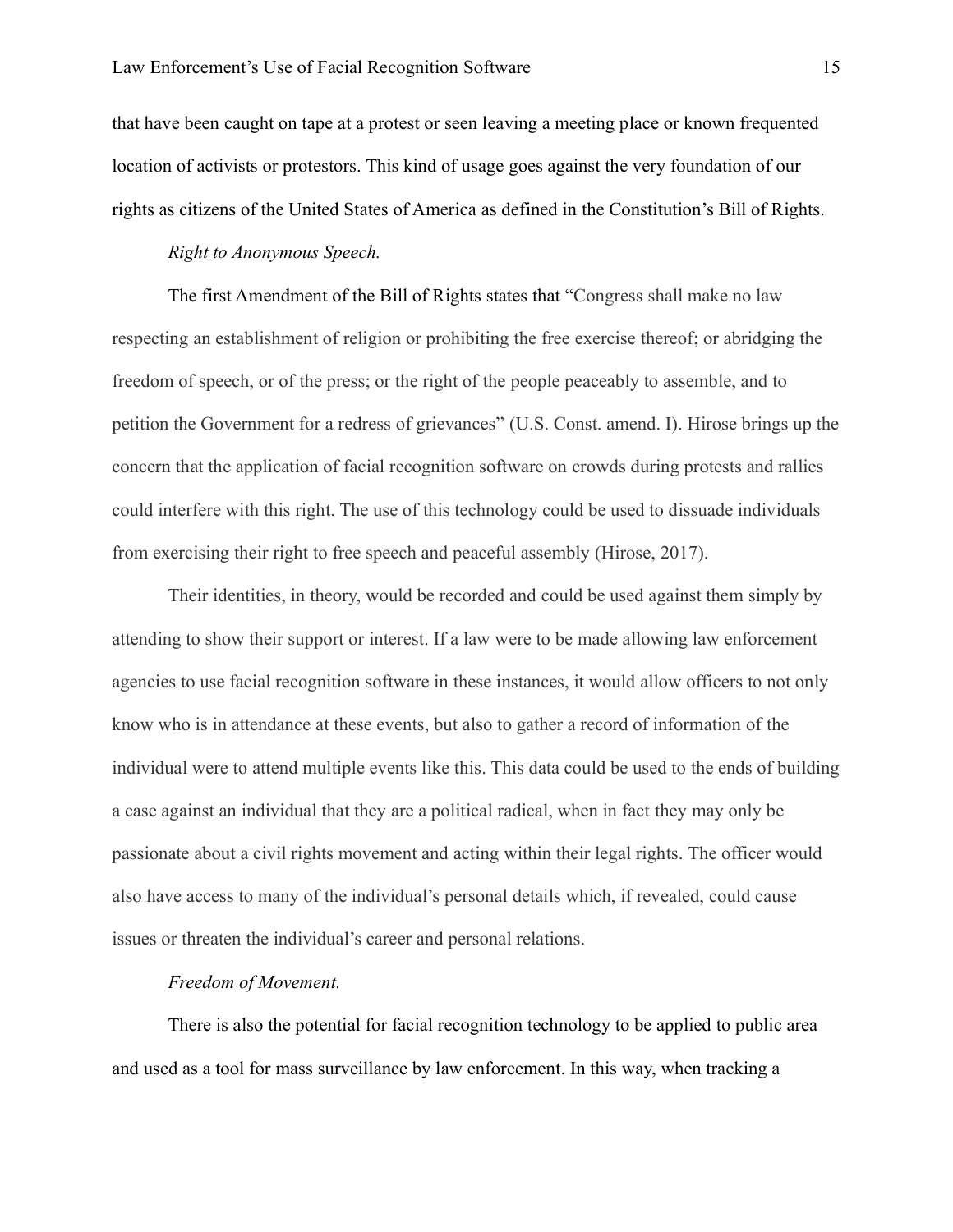suspect or just in the gathering of data for a searchable database, it would be possible to create a record of where an individual travels each day, public places they frequent, or a list of individuals entering a certain area. Hirose alludes to the potential for this type of surveillance to impede the free movement of individuals as they would effectively be tailed wherever they traveled, and this data would be accessible at any point in history after its implementation (Hirose, 2017).

#### **Methods**

This project will used mixed social methods common to legal analysis. In particular, the project will primarily rely on case studies of how differing law enforcement institutions use facial recognition technology. Case study methodologies have long been used in qualitative social science projects to analyze law and policy. Case studies "involve the nonstatistical comparative analysis of a small number of cases…the study of two or more instances of a wellspecified phenomenon that resemble each other" (George & Bennet, 2005, pg. 151). George and Bennet outline the case study method as a useful way of determining and evaluating the factors that shape legal and policy outcomes.

The cases analyzed in this project will include a total of six cities where facial recognition software's use by law enforcement is either accepted, banned, or a topic of controversy. They are Salt Lake City, New York, Detroit, Somerville, San Francisco, and Cambridge.

Case study methods allow the comparison of policies with attention to their similarities and differences. Drawing from Yin's (2012) *Applications of Case Study Research*, this project will compare eight cases by identifying core factors shaping the development and use of facial recognition technology. Cases will be analyzed for concerns about privacy, false positives, biased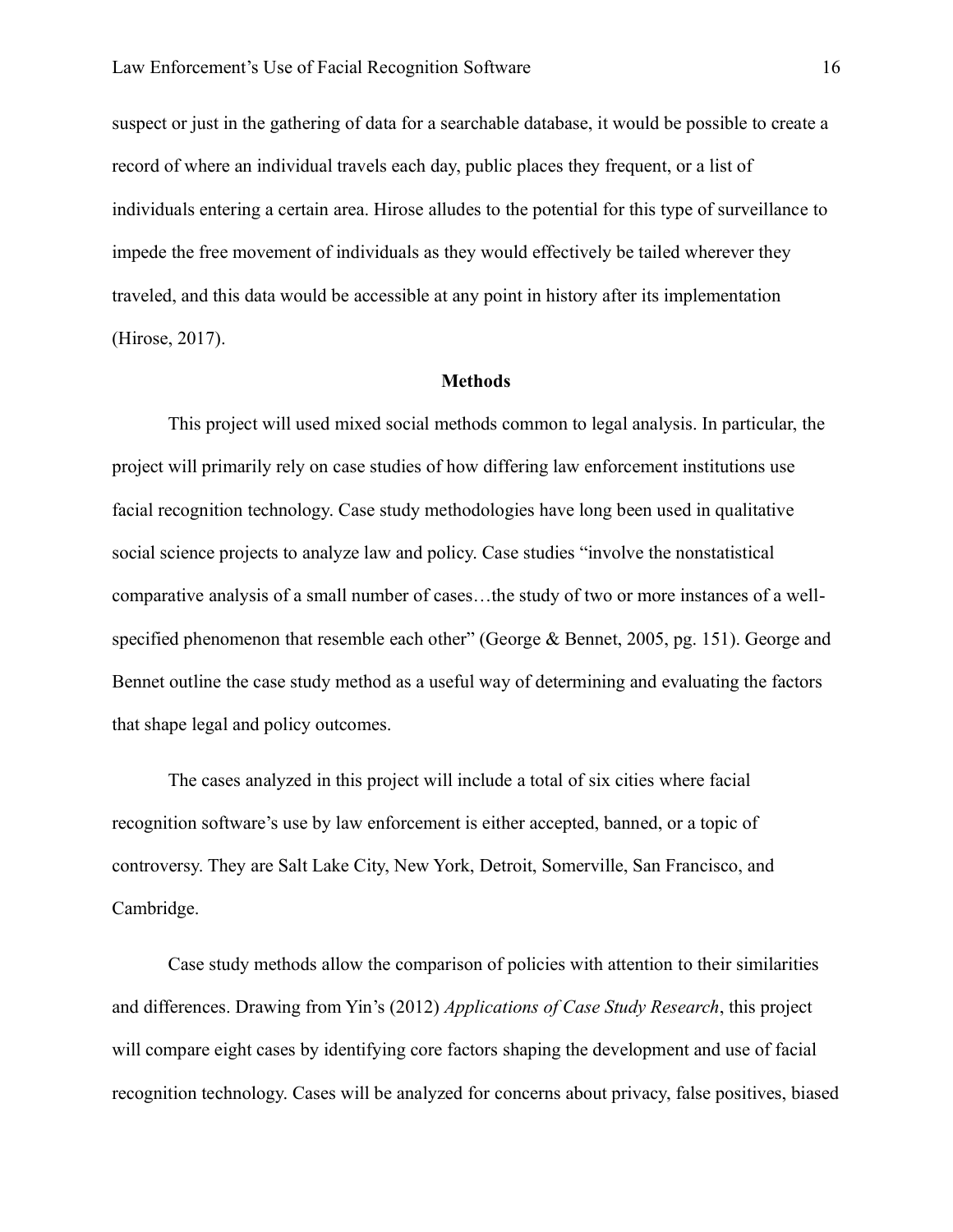algorithms, and other factors that are of concern for departments considering facial recognition technology.

Data on each case's use of facial recognition software will be obtained from news sources, government documents (when available), and interest group and nonprofit reports on the use of the technology. Many departments do not make their formal facial recognition technology policy information available to the public directly, but information about the use of the technology appears in media reports and reports from relevant non-profit agencies such as the American Civil Liberties Union.

As facial recognition technology is a fairly recent development there is not a wealth of prior research on the topic to draw upon. Facial recognition software and its use by law enforcement is a developing subject and therefore, data is limited and in a nearly constant state of change. This project seeks to compile currently available data as well analyze both theoretical and practical advancements and obstacles as they occur.

## **Case Studies**

## **Salt Lake City**

In Utah, Salt Lake City started using facial recognition software in 2008. Before this, "people were able to apply for and obtain a valid, government issued identification card under a false name or birth date" (Wood, 2019). The concern at the time was that this meant that people were able to apply for credit and financing under false credentials and underage minors were able to take part in age-restricted activities. Using facial recognition software, city officials planned to scan the database when an individual applies for a license in order to verify that there are no other licenses given already to that same person. To confirm this, the software would need a photo of the individual applying for the ID and have access to the state's database of licenses to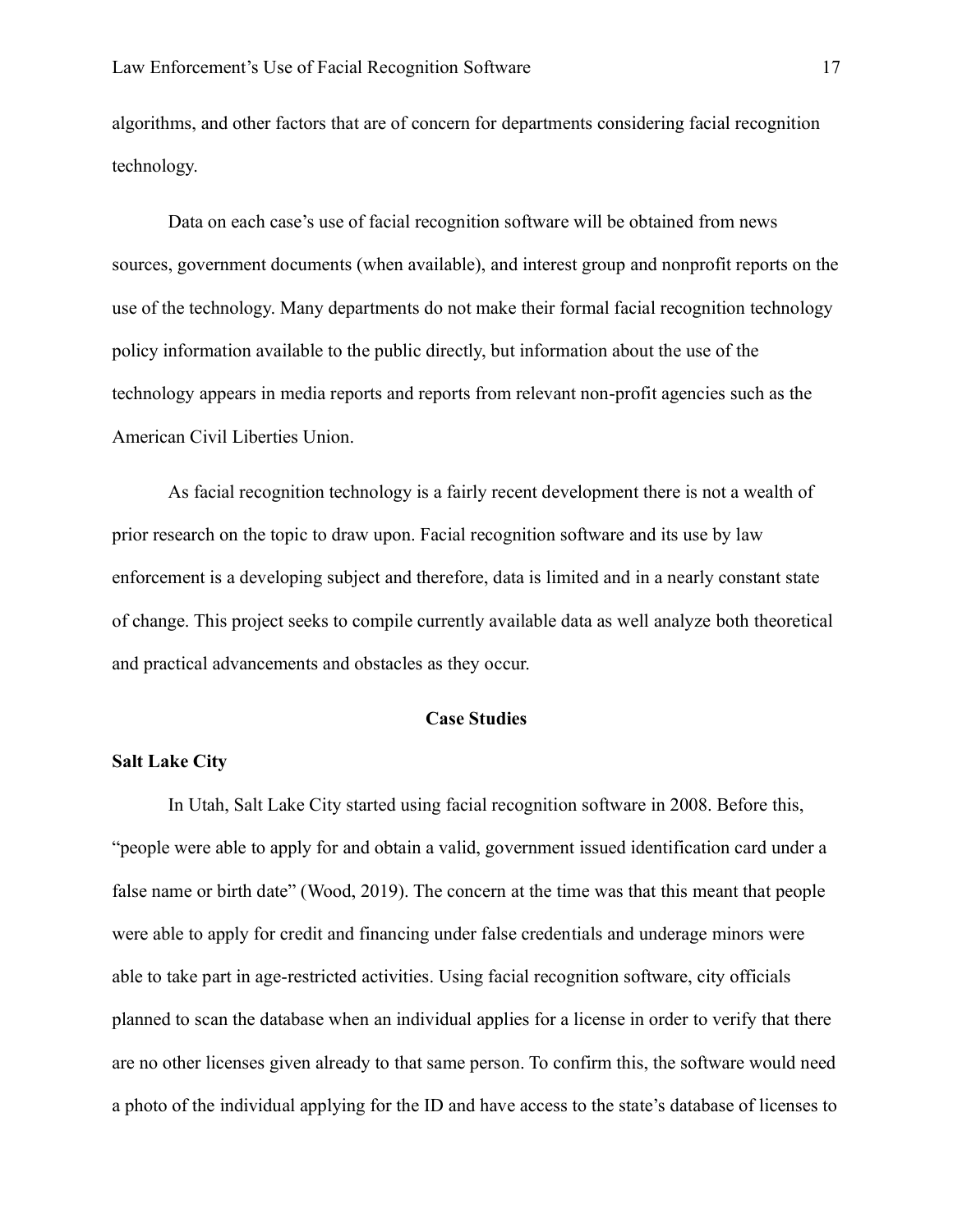scan their images and check for a match to the new applicant. If there are no matches the application goes through as usual and the person receives their license following the usual course of action. If there is a match found in the system, however, the application would be rejected thereby preventing citizens from applying for a second license under false credentials.

Using facial recognition software as a new tool also allowed "immigration and law enforcement officials to pore through all Utah driver license photos to identify criminals, witnesses or others of interest" (Wood 2019). The ability to apply facial recognition software on the database of driver's licenses has been the center of dispute for the past few years in Utah. Privacy concerns are the center of this debate as law makers argue that access to the database of driver's licenses effectively puts every registered resident under police scrutiny as a potential criminal without their knowledge or consent. There has been no legislature created to limit or control the way in which officials are permitted to utilize the facial recognition software in the state of Utah.

## **New York**

The New York City Police Department has been using facial recognition software since 2011. While no legislation has been created or proposed in the area, the New York City Police Department made the first policy in association with facial recognition technology after almost a decade of using it (Agrawal, 2020). The policy outlines a four-step procedure for New York police officers to follow when using facial recognition software as part of their investigation. The steps are as follows: the investigator submits a request to the Real Time Crime Center, the request is approved, an officer of the Real Time Crime Center runs the image against a database containing only arrest and parole photograph, and finally the officer sends the report to the case investigator. The center compiles and has access to New York State criminal, parole, and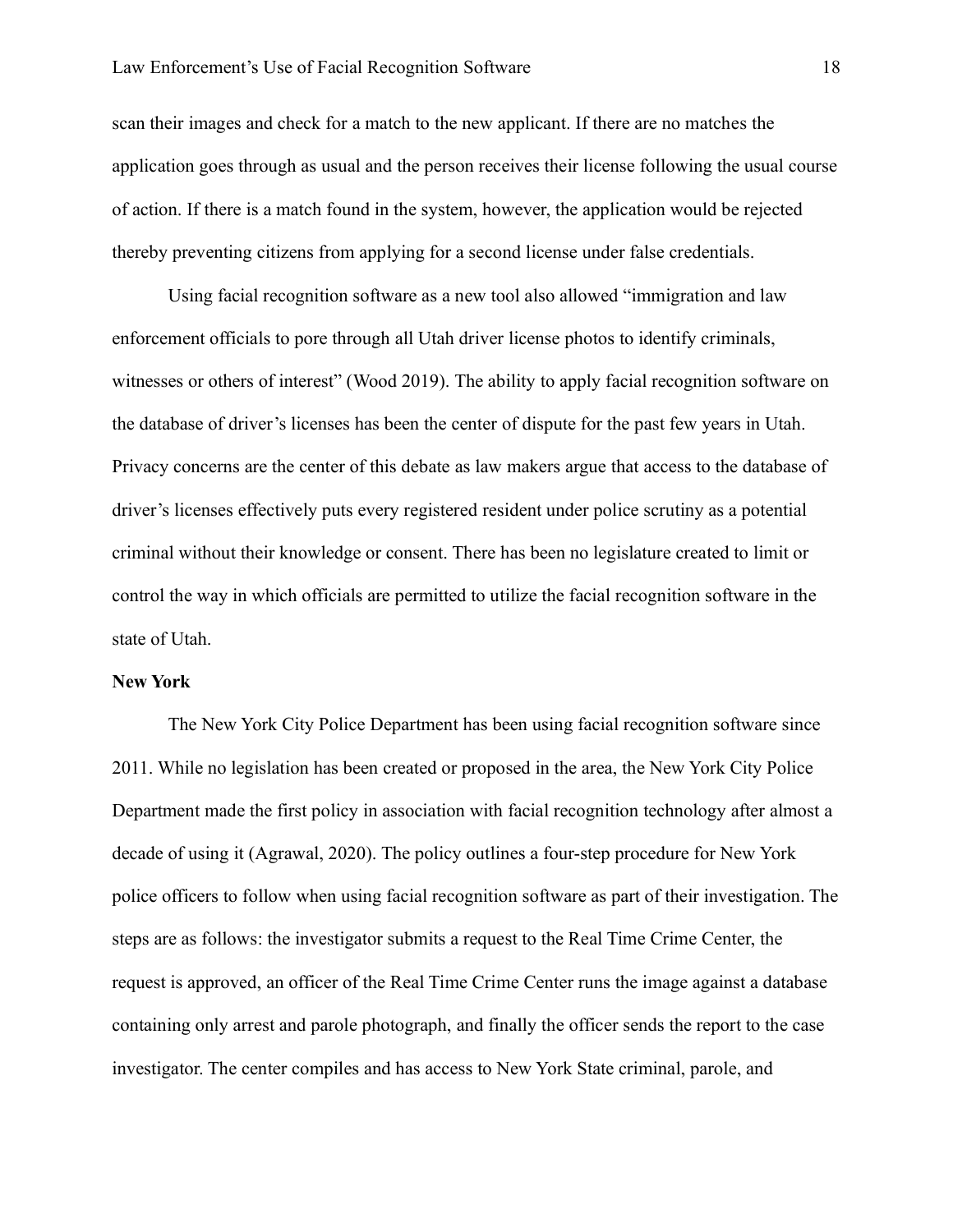probation records, New York City criminal complaints, emergency calls and summonses, national crime report records and public records. The goal of the Real Time Crime center is to create "a centralized data hub that rapidly mines information from multiple crime databases and disseminates that information to officers in the field" (New York City Global Partners, 2010). Facial recognition software used by the New York Police Department would have access to these databases.

While a policy that seeks to manage law enforcement's use of facial recognition software is a good idea upon inception, there have been some concerns that the procedure outlined by the New York Police Department is not a sound procedure and could be weak to corruption and misuse. Methods of oversight or disciplinary actions for the policy are not outlined in the press release or public records (New York City Police Department, 2020). Critiques have said that facial recognition software has "limited effectiveness" because matches are not always accurate and need to be verified by an officer (Agrawal, 2020).

While method may be better than relying solely on the software, it does not account for human bias. In order to confirm the software's results a human, who is susceptible to biases and human error, must look through the leads offered by the computer. This introduction of human influence could lead to further false identifications or accusations. There also has been speculation that it is not clear who can request to use the can request to use facial recognition software through this process and also that there is unclear phrasing as to the scope of the database, state or city, that officers will have access to (Agrawal, 2020).

## **Detroit**

Detroit's law enforcement has been using facial recognition software since 2017 (Rahal & Ferretti, 2017). In September of 2019, Detroit's Board of Public Commissioners voted to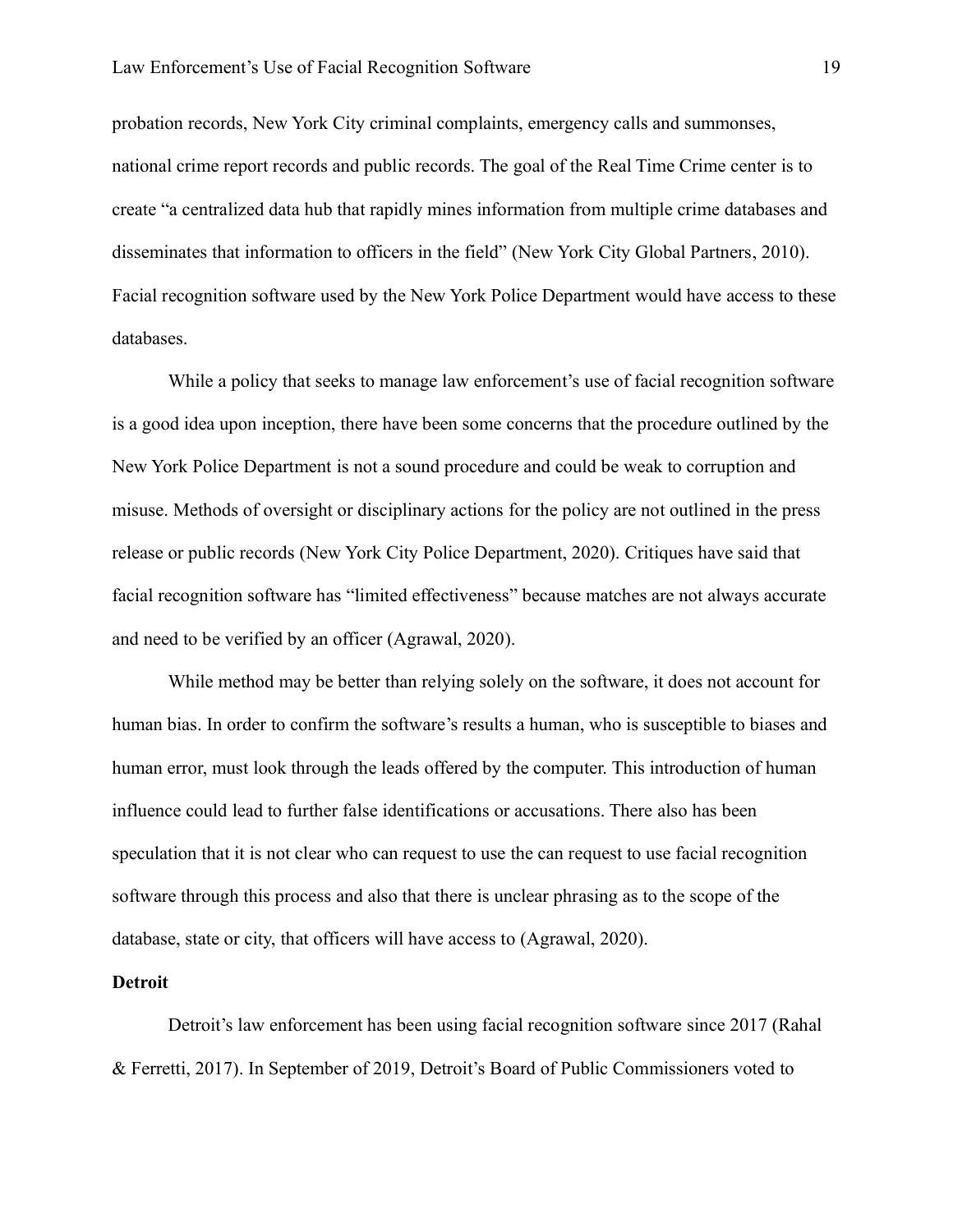approve an update to their policy for the use of facial recognition software. The Detroit Police Department's previous policy regarding facial recognition software had allowed for more extensive use of the technology, including live scans using facial recognition on public areas in the event of a terrorism threat. Under the new policy, requests to use the technology must be submitted to the Crime Intelligence Unit to be reviewed and either approved or denied (*Detroit P.D. manual,* 2019). The new policy also outlined punishments for officers who misuse the technology. In the new section of Detroit's Police Department manual there is a section titled "Discipline" which states that suspected violations to the facial recognition policy will be reported within twenty-four hours of the violation. The suspected "misuse of facial recognition software will be investigated and reviewed for criminality" and officers found guilty of violating the policy will be dismissed from the Detroit Police Department (*Detroit P.D. manual,* 2019).

Detroit's city council voted to approve a proposal that would renew the city's contract with Dataworks Plus, the company that creates and supplies the facial recognition technology used by Detroit law enforcement, from October 1, 2020 to September 30, 2022 (Ferretti & Rahal, 2020). In the past years, there has been public debate and protest expressing Detroit residents' dissatisfaction with law enforcement's use of facial recognition software. Most recently, was a protest this fall in September of 2020. In this protest "members of the Detroit Will Breathe coalition led a 10-car caravan protest over facial recognition through the city's East English Village neighborhood" (Ferretti & Rahal, 2020). Protesters criticized the racial bias of facial recognition software.

#### **Somerville**

In Somerville, the tone towards facial recognition technology is equally critical. Residents and city officials worry that the technology's function and abilities are developing at a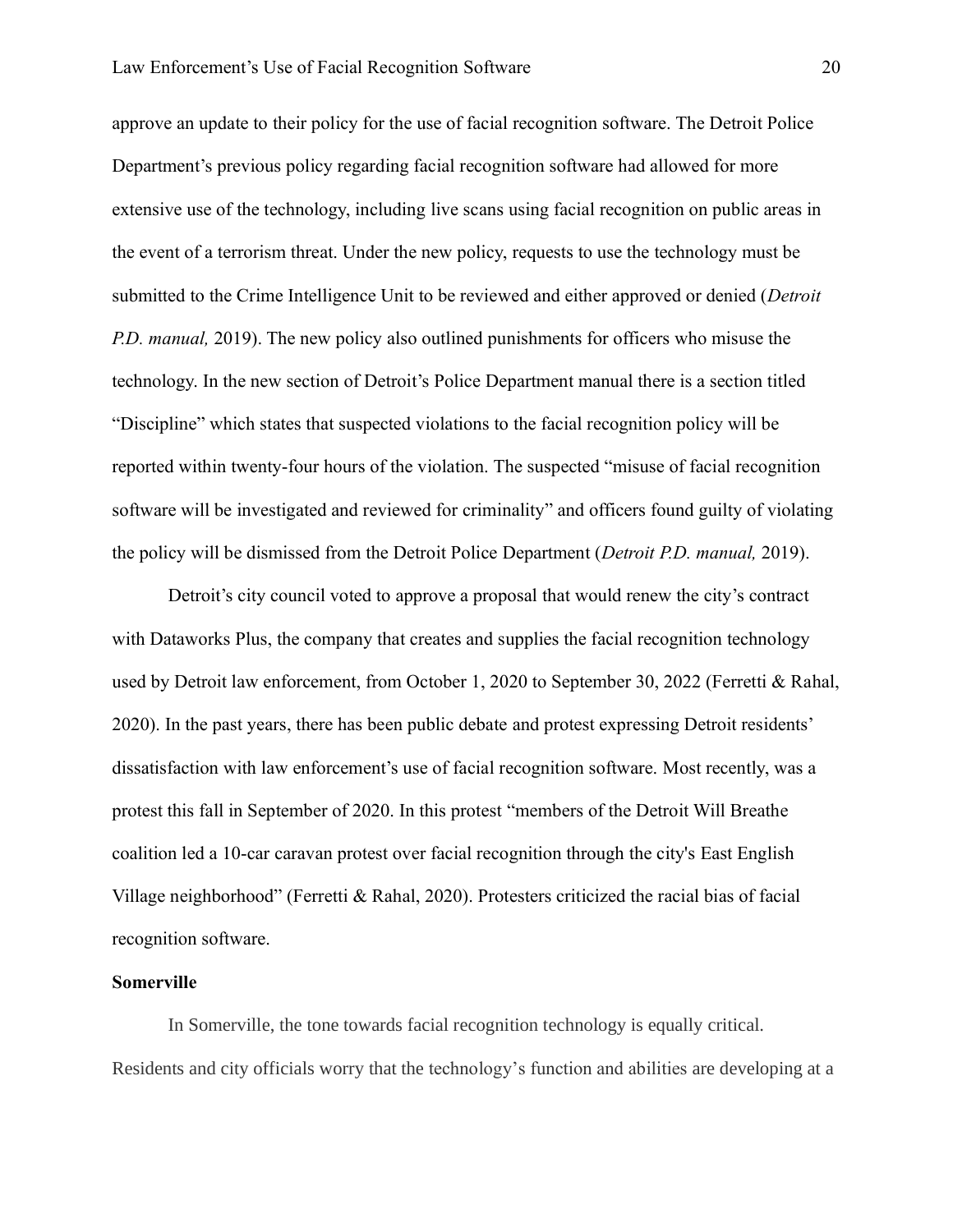#### Law Enforcement's Use of Facial Recognition Software 21

faster pace than the public can comprehend. In 2019, the Somerville City Council voted unanimously to ban law enforcement and local government's use of facial recognition software. With this decision, "Somerville became the first community on the East Coast to ban government use of face surveillance technology" (Lannan, 2019). In a Boston Globe article by Sarah Wu, Somerville City Councilor Ben Ewen-Campen mused that many residents of Somerville work in STEM and technology fields and are more familiar with the technology than other cities and communities might be and are more conscious of the need to regulate its use.

Law enforcement officials in Somerville worry that bans on facial recognition technology "could impede police departments' efforts to maintain public safety" (Wu, 2019). Law enforcement officials and police officers are more likely to assume the technology will be used appropriately. This is because, as officers of the law, they do not view themselves as likely to misuse the technology and extend this assumption to all officers.

## **Cambridge**

Following Summerville's decision to ban facial recognition software in September of 2020, Cambridge, Massachusetts's "City Council unanimously approved [a] measure, prohibiting any city departments from intentionally accessing or using face recognition technology — as well as any information obtained from such technology" (DeCosta-Klipa, 2020). Amongst the city departments included in the ban was the city's law enforcement department. Prior to this vote, Cambridge officials were permitted to use facial recognition software as long as they had first gained the City Council's approval. City Councilor Marc McGovern pointed to other cities in the United States using facial recognition as evidence that Cambridge should ban the technology (Geller, 2020). Being a more technologically conscious community, Cambridge is also more ought to keep up with the ways in which advances in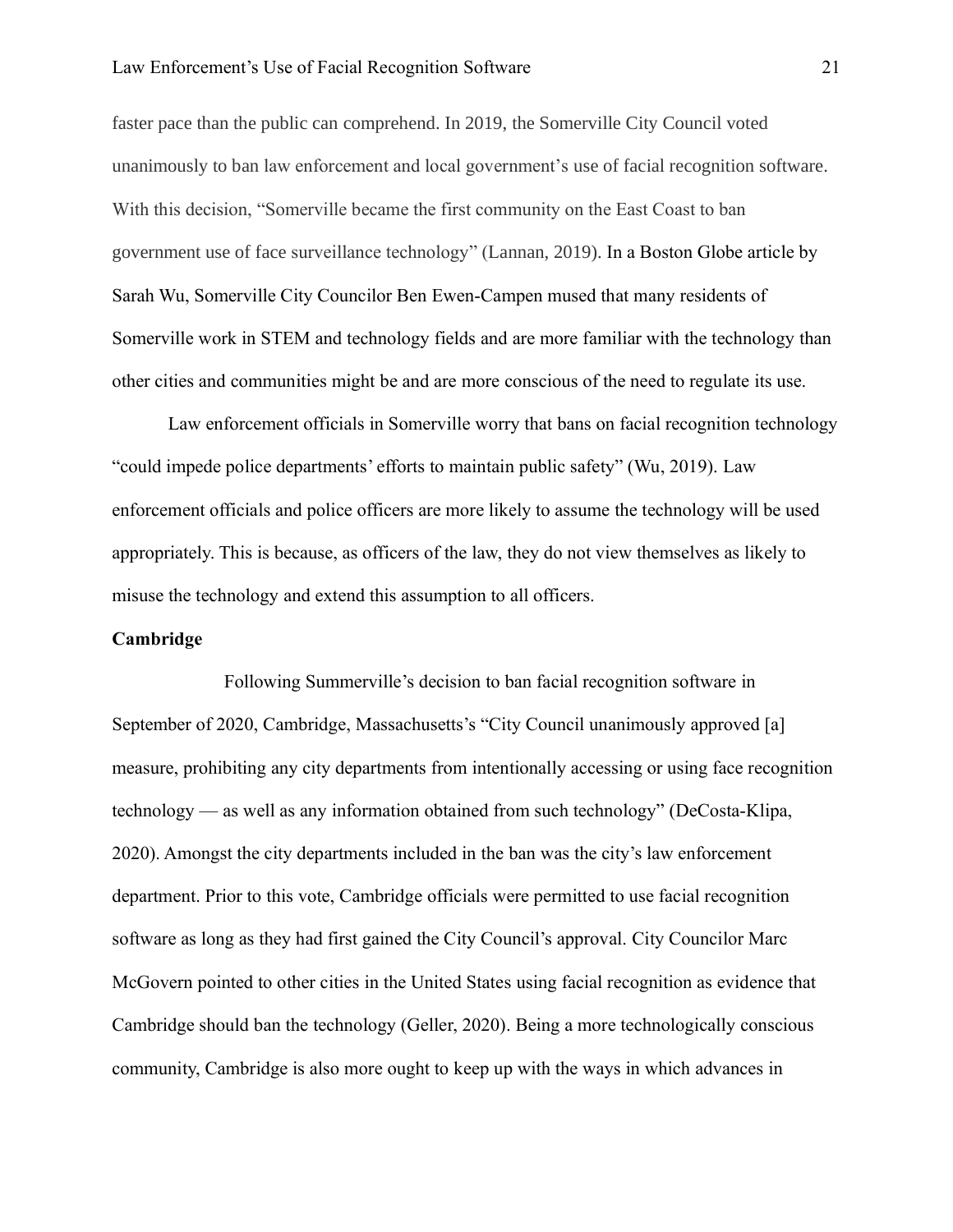technology are being used or misused elsewhere. This is evident as the push to ban facial recognition in Cambridge became more insistent after an example of the technology being misused was clearly seen in the way "the Chinese government [used] it to target protesters in Hong Kong" (Geller, 2020).

Notably, Cambridge City Council officials clearly state that it was not a question of their law enforcement's morals or ability that led to the ban, but rather the examples of facial recognition software being misused elsewhere. The concern in Cambridge is not that their law enforcement will misuse the technology, but that the technology itself has the potential to be flawed. Seeing facial recognition misused in other areas was enough, in this case, for officials to unanimously vote to ban the technology. As of 2019, a poll by the American Civil Liberties Union (ACLU) showed that ninety percent of Massachusetts "voters think the state should regulate government use of face surveillance technology, and 79% support a moratorium until the state does" (Szaniszlo, 2019). Following this logic, Cambridge too seeks to ban facial recognition software in its early phase in response to evidence of flaws in the software and misuse in other areas.

#### **San Francisco**

San Francisco was the first city in the United States to ban the use of facial recognition software. The act bans city officials and police from using facial recognition technology and also requires any future use of the technology to be approved by the city council (Lee, 2019). Law enforcement officials in San Francisco expressed concerns that the ban will prevent the city from ever using facial recognition, even when the technology is more developed and less flawed. The language in the "ban forbids city departments from buying or using facial-recognition technology for any purpose" (Metz, 2019). The ACLU of Northern California, however, commended San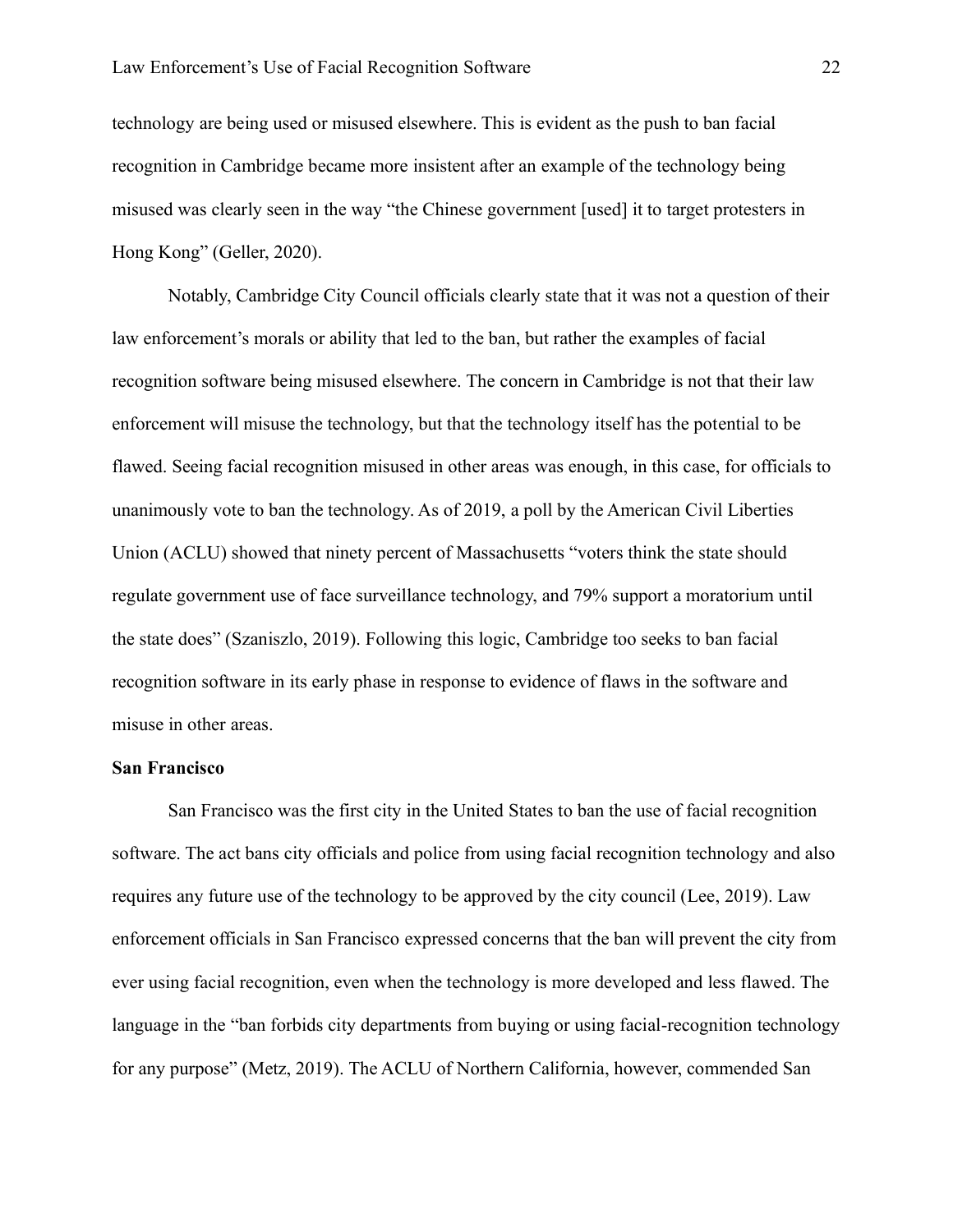Francisco on its decision. San Francisco's decision to ban law enforcement's use of facial recognition software was ultimately based upon the failings of several popular facial surveillance systems. In general, facial recognition technology has proven to be inaccurate when attempting to match female or African American faces. The ACLU warns that without some form of structure and oversight, "the technology could easily be misused to surveil immigrants or unfairly target African-Americans or low-income neighborhoods" (Conger, Fausset,  $\&$ Kovaleski, 2019).

#### **Analysis & Discussion**

## **Fundamentals of Facial Recognition**

With today's wealth of online knowledge and resources, it is not difficult to find articles detailing the basic principles that facial recognition technology must follow in order to find and determine a match between a given image and a database of faces. This base knowledge can help the general public become more familiar with the technology and its limitations as law enforcement's use of facial recognition software increasingly becomes a topic of discussion in the United States. Overtime, an increased transparency of facial recognition software's accuracy and its blind spots could only improve the public's understanding of what they are agreeing to when they allow their law enforcement to use facial recognition software without regulation.

The way in which future facial recognition technology is developed also will affect the resulting software that is produced. There are currently a series of larger companies developing facial recognition software. There are also a series of free open-source facial recognition programs (Miller 2020). Programs that are "open-source" publish their source code online for other developers and the general public to see and access. This allows a larger group of individuals to use or suggest changes to be made to the program.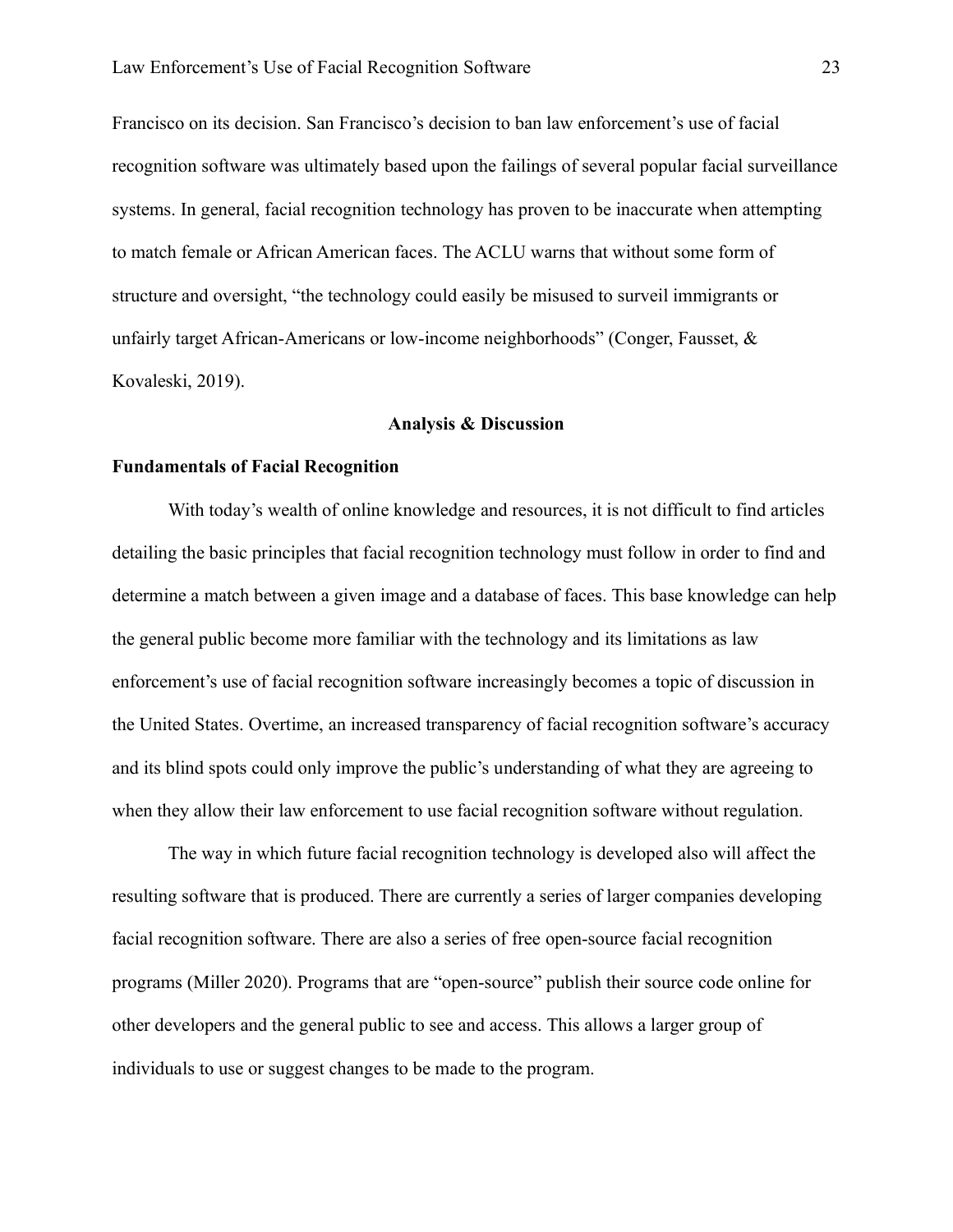One example of an open-source facial recognition software is "OpenFace" (OpenFace – Home, n.d.). OpenFace's website is directly linked to GitHub, allowing anyone with a free account to access and suggest changes to its code. Open-source facial recognition software may benefit from this variety if developers are conscious of the need to minimize racial bias within the system. Being open source would allow a greater number of culturally different individuals to work on the project with ease. In contrast, private companies that do not share their source code will need to concern themselves with diversity in their team as well as in their code.

#### **Flaws in the Technology & its Algorithms**

The most concerning aspect of facial recognition software is its relatively new age. "Facial recognition technology was first developed in the mid-1960s" (Kahn, 2019). Any technology is bound to have flaws in its first iterations. It is not common, however, for law enforcement to seek use of relatively new technology without proper testing and proof of reliability. "The law, as is usual in the field of privacy and emerging technologies, is lagging behind-no clear set of constitutional rules constrains law enforcement's use of this powerful technology" which, with a lack of testing and oversight, may actually exacerbate the issue and its ability to do harm (Hirose, 2017).

In a brief TED talk, MIT grad student Joy Buolamwini describes her first-hand experience with facial recognition software's shortcomings. Joy first encountered facial recognition when working on an assignment for school. She needed to use technology that recognizes a face in order for her project to work, but when Joy stepped in front of the webcam the software could not detect her face. At first, she simply borrowed one of her friends to help her complete her assignment and assumed that the problem would be fixed by someone else. On a study abroad trip later in her education, however, Joy encountered this problem again. The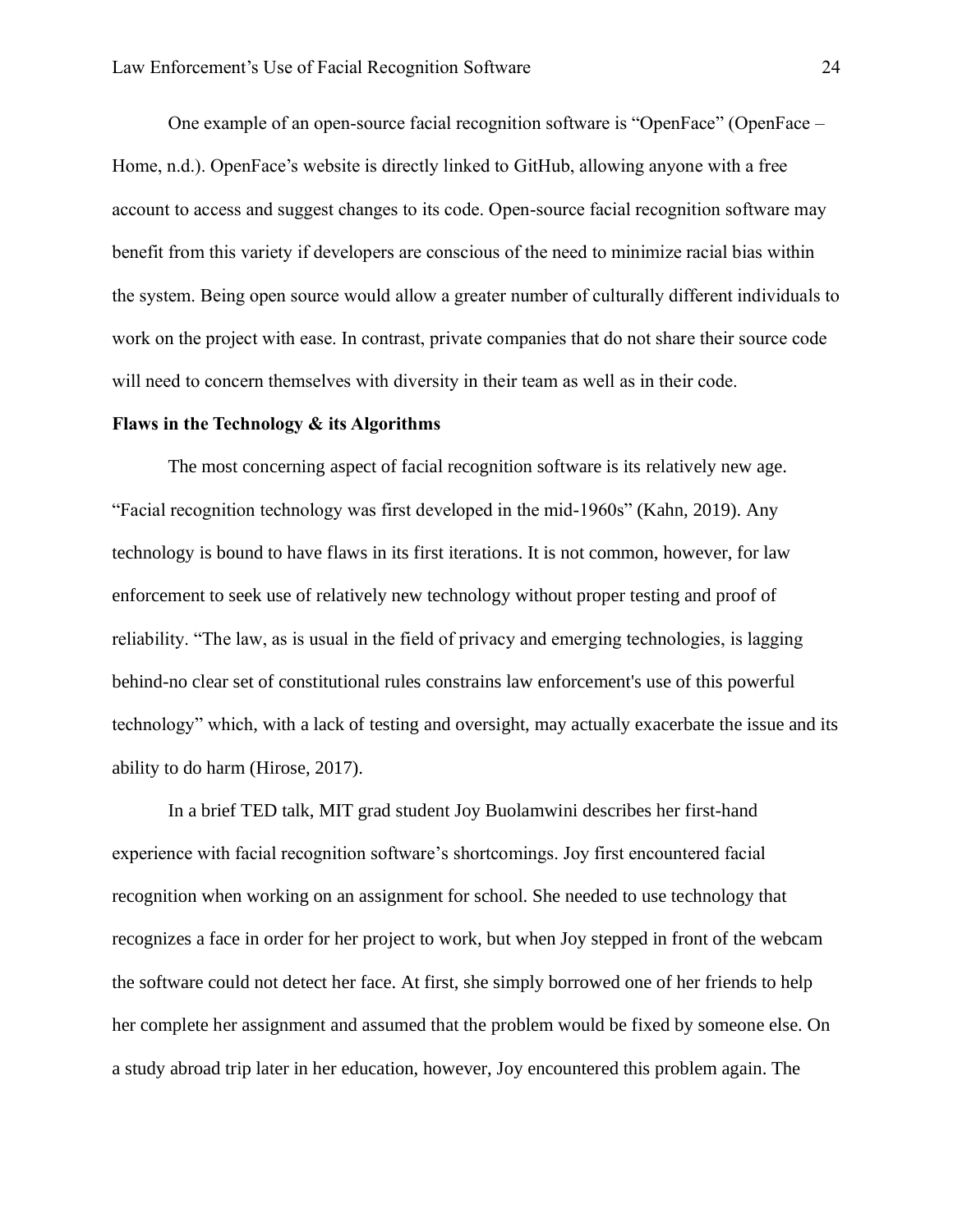same free facial recognition software she had used in her assignment was being used in a demonstration in an entirely different country (Buolamwini, 2016).

That was in 2016, now, in 2020 the same flaws are still a huge problem in facial recognition technology. Seeing these issues with facial recognition software's racial bias in and outside of law enforcement was one of the reasons Cambridge officials decided to ban the technology from the start (Geller, 2020). Facial recognition technology works with up to ninetynine percent accuracy on Caucasian men. The software has a much harder time recognizing and matching individuals with darker skin and women, being accurate only "up to nearly 35 percent for images of darker skinned women" (Lohr, 2018). The problem could lie in the images used as training data for the software.

Using facial recognition software, computers can learn how to recognize a face based on data that they are fed (Buolamwini, 2016). The computer learns from the images used as training data what traits faces have such as eyes and a nose. This can also mean that a computer can become accustomed to certain features and skin tones if that is the only set of inputs it receives in its training data to the point of not recognizing a face that is made up of features that are different from what it has learned is a "normal" face. This is why a relation between the algorithm's accuracy also has been shown to correlate to whether it is matching a face of the same demographic as the majority of the location where it was developed (Phillips, Jiang, Narvekar, Ayyad & Otoole, 2010) By adding in more culturally diverse faces to training data, the accuracy of facial recognition software may improve.

Improving the accuracy of facial recognition software is an important step towards the software becoming a viable option for United States law enforcement to consider. It would not, however, be the only hurdle to get past. Even if facial recognition software were accurate across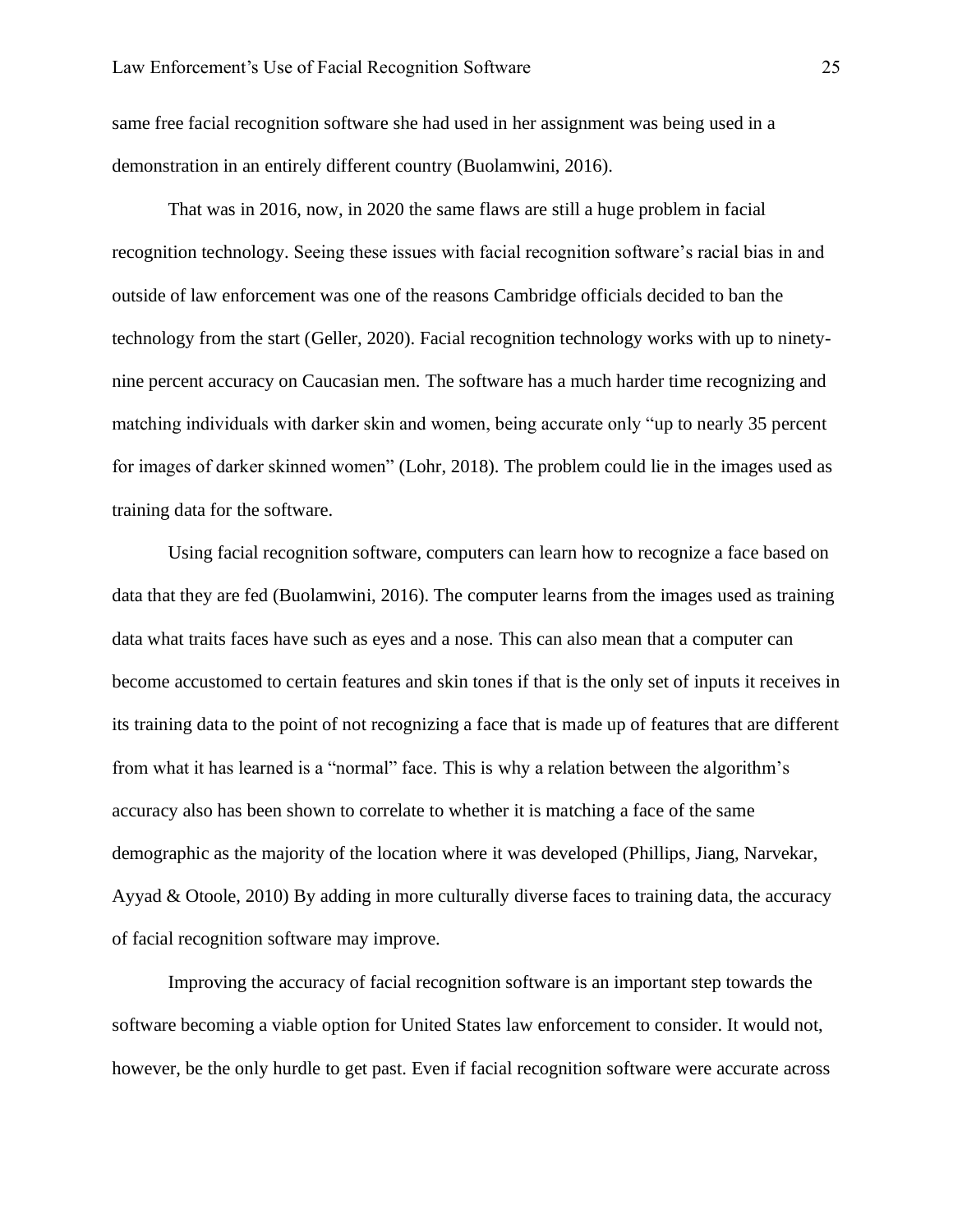all races and genders, there would still remain the question of how the software is being used by law enforcement. Once accurate, the technology has the potential to be used to target these same groups that it currently cannot accurately match. If facial recognition can be used on racial minorities it could be used as a means to track racial minorities. If police are allowed to use facial recognition software to surveil individuals attending protests or frequenting suspicious areas, what is to stop them from surveilling individuals of a racial minority and the neighborhood they live in? It is important that we are aware of the consequences of any use of facial recognition software by law enforcement as any of the ways we allow the technology to be used may have an impact on citizens privacy and personal rights.

## **Law Enforcement's Take**

No matter where you look, law enforcement generally views "facial recognition technology [as] an important tool in solving crime, increasing public safety, and bringing justice for victims" ("NYPD Announces Facial Recognition Policy", 2020). This is apparent not only in cities where facial recognition software is used by police, but also in cities where it is banned. After Cambridge banned facial recognition software, state police spokesman David Procopio spoke about the values of facial recognition software as an investigative tool (Geller, 2020)/

Despite the technology's flaws and potential for misuse, law enforcement seems to believe that the benefits are worth the risk. In San Francisco officers worry that a ban will prevent law enforcement from ever using the technology, even with legislature and oversight conducting their use of the technology (Metz, 2019). In cities where law enforcement has a policy for the use of facial recognition software, officials feel that the technology can do no harm. In a March 2020 press release, the New York City Police Department stressed that "A facial recognition match is merely a lead; it is not probable cause" ("NYPD Announces Facial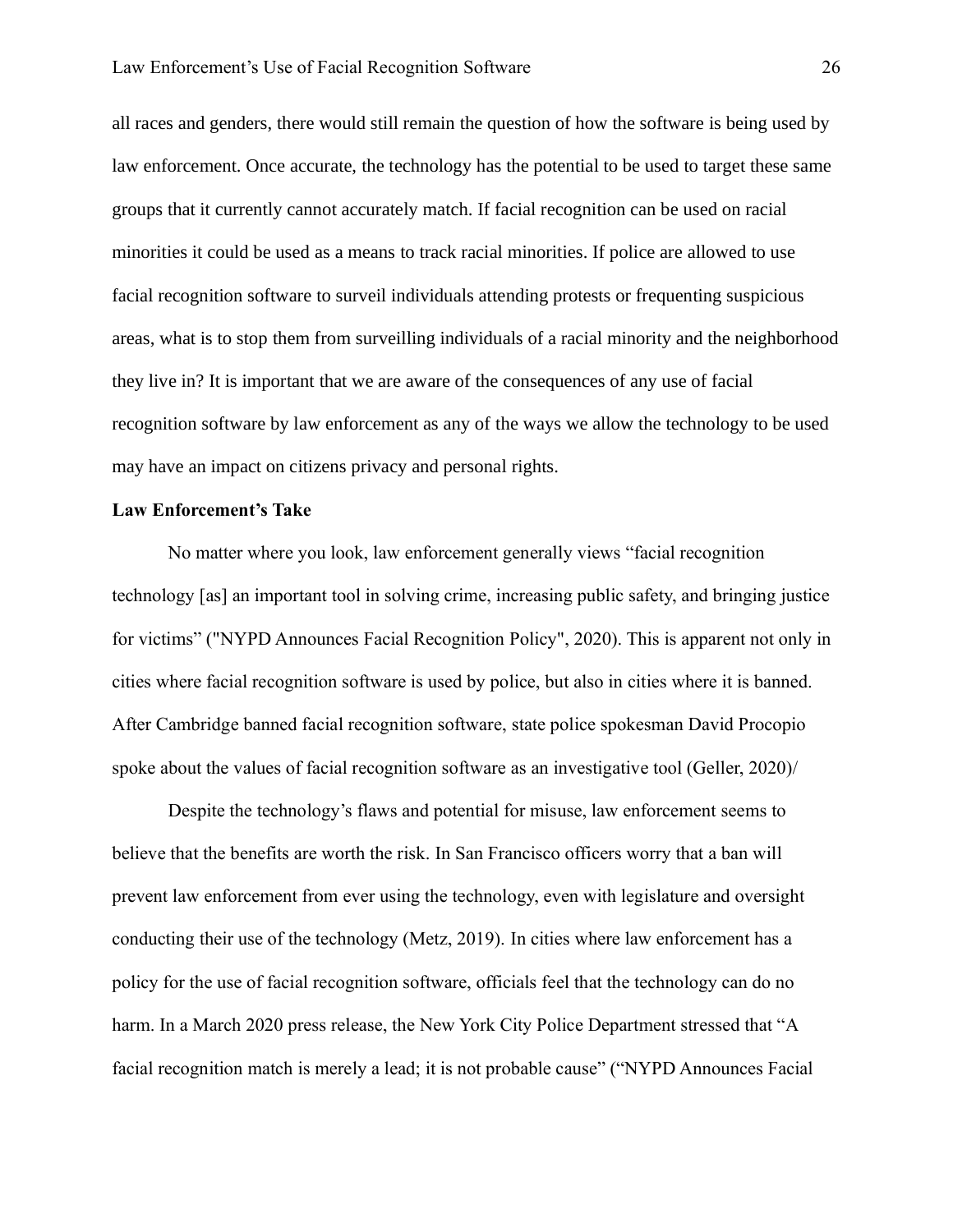Recognition Policy", 2020). This idea is not unique to New York either. The language of Detroit's policy for the use of facial recognition software uses similar language, stating that "the result of a facial recognition search is provided by the Detroit Police Department only as an investigative lead and IS NOT TO BE CONSIDERED A POSITIVE IDENTIFICATION OF ANY SUBJECT" (*Detroit Police Department Manual.* 2020).

These passages are intended to address the public's concerns with the accuracy of the software. If an individual asks about the repercussions of a false positive match and its potential to lead to the arrest of an innocent individual, the department can point to this clause and reaffirm that facial recognition matches are only used as leads not deciding factors in arrest. While this is better than using facial recognition without any such restrictions, it still doesn't fully address or solve the racial bias issue with facial recognition software. By using a piece of technology knowing that it has a flaw in the form of racial bias, law enforcement sends the message to the tech industry developing facial recognition technology that this is not a fatal flaw. In other words, the developers do not need to prioritize this issue because the company can still sell the product, facial recognition software, in its current form. This behavior could impede the speed at which accuracy amongst different demographics is prioritized and improved as facial recognition software continues to be developed.

Law enforcement's use of facial recognition software in its current state also can lead to a waste of resources on many fronts, even without the added cost to purchase a contract with a facial recognition development company and maintain the software overtime. Funding will also need to be allocated to training individuals to use the technology, and if a separate division will be created strictly for running facial recognition scans this department must be staffed and trained. Resources also would go towards time spent reviewing each request to use the software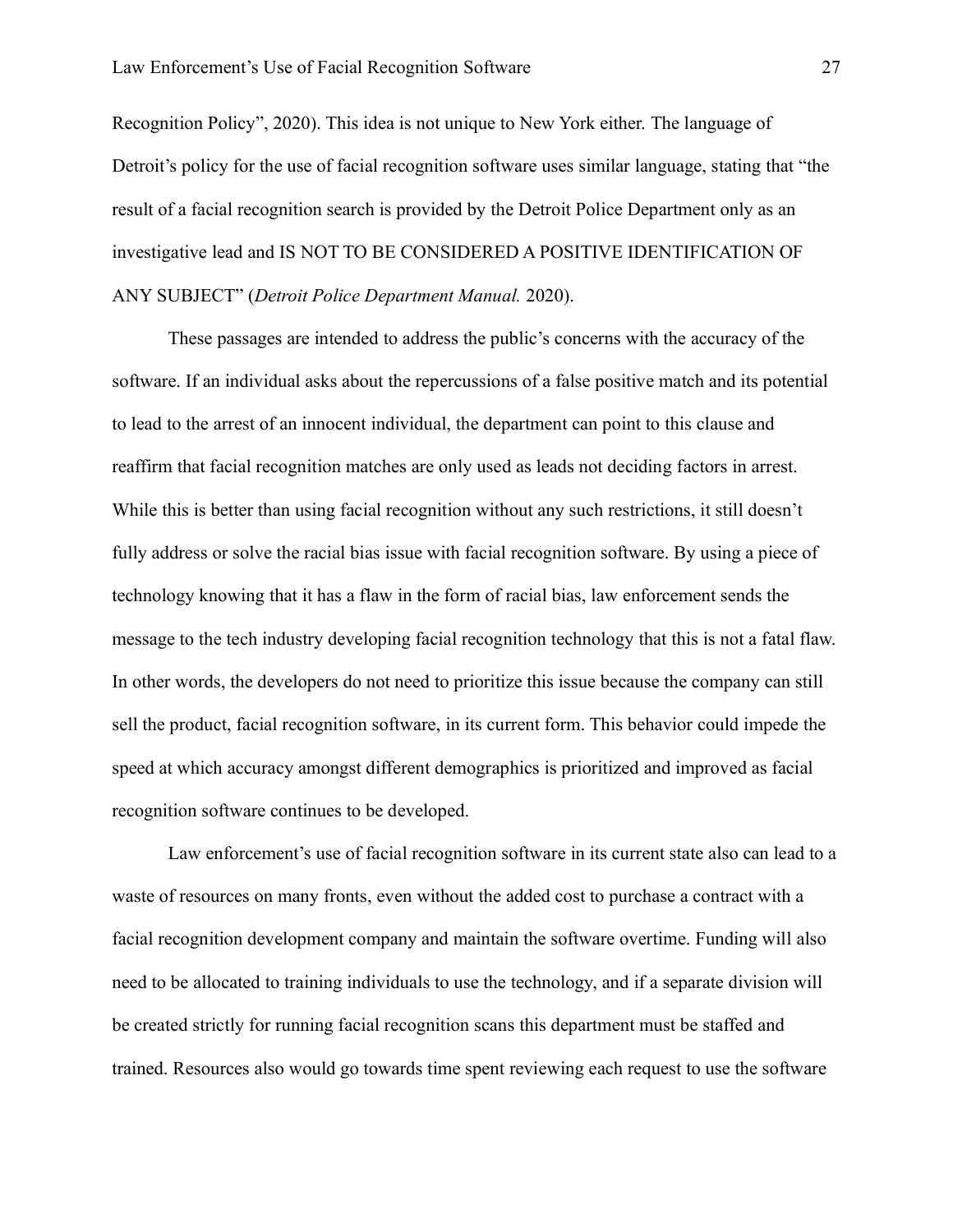as well as to review and verify the results. Further, a false positive might lead investigators down the wrong path, wasting precious time and resources to follow up a lead that proves to be invalid and fruitless.

Even with these precautions, a false positive match may indirectly lead to the arrest of an innocent individual, though the intention was not to do so. In Detroit, a man was arrested and held in jail overnight after a facial recognition search returned his person as a match to a suspect in a larceny investigation (Hill 2020). This account is proof that, even with the intention of using facial recognition matches as a lead, it is possible for police to be led astray by a false match. This opens up the department to liability and gives the impression to citizens that law enforcement trusts an algorithm more than their own investigative skills. When the man in question held up the surveillance camera image that had been deemed a match for his face it was clear that the two were not the same individual. In the time since this story was printed in The New York Times, the county prosecutor has commented saying that he "could have the case and his fingerprint data expunged" from the record (Hill 2020). If police continue to use facial recognition software with its current racial bias, this incident is sure to become a pattern.

Another issue with law enforcement's use of facial recognition software is a lack of government policy to regulate the extent of law enforcement's access and ability to use the technology. New York and Detroit do have policies in place, but not at the state or local government level. The policies in place are, in fact, police department policies put in place by the commissioners of the city's police department. This allows for a greater level of discretion on the part of law enforcement. Police department policies make up a set of protocols for officers to follow. Having policies in place not only makes it easier for officers to know what the correct decision should be when they are under pressure, they also protect the department from lawsuits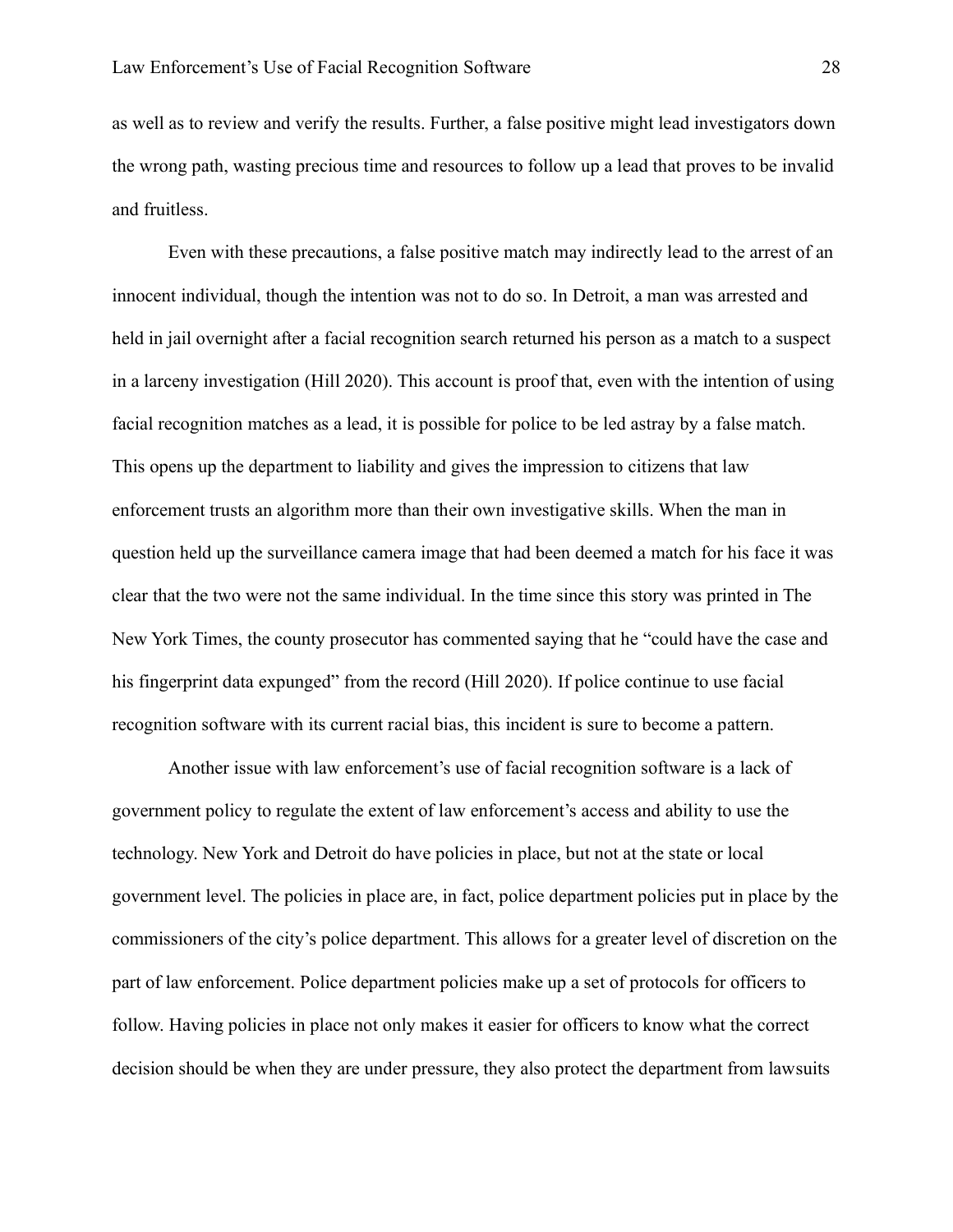by clearly outlining proper procedures ("Four Crucial Law Enforcement Policies", 2020). Law enforcement policies can change overtime as new officials are elected or promoted, effectively rewriting the interpretations of an individual's rights and the extent of personal privacies.

## **Legislation & Privacy Concerns**

As technology grows and expands along with our society, new advancements often walk a thin line between helping us and encroaching upon our individual rights and liberties. Facial recognition software is a clear example of this. The potential for the software to do great things, once perfected, ranges from aiding in criminal investigation to predicting whether a person is ill. These benefits also come with an enormous responsibility for us as a democratic country. In order to protect individual rights, specific language must be carefully developed in our policies and laws to limit the freedom of the use of these technological advances in order to increase the freedom of American citizens.

Local bans on facial recognition are a start when it comes to preventing the unregulated use of imperfect software, but they are only temporary fixes to a larger issue. It is important that we develop legislature to tell us how often facial recognition can be used, under what circumstances and in what settings. Today there are cameras in most stores, apartment buildings, and schools and even built into many streetlights as traffic cameras. A question that has not been discussed at length in the forefront of any prior research, is whether law enforcement should be able to access these public spaces through the application of facial recognition software on the recordings of a public space. If public spaces may be used in this way, there is a potential to track individuals throughout their day whether they are in public spaces or not.

Creating clear policies about when the use of facial recognition software is permissible lessens the potential for human error to interfere. Without any restrictions law enforcement is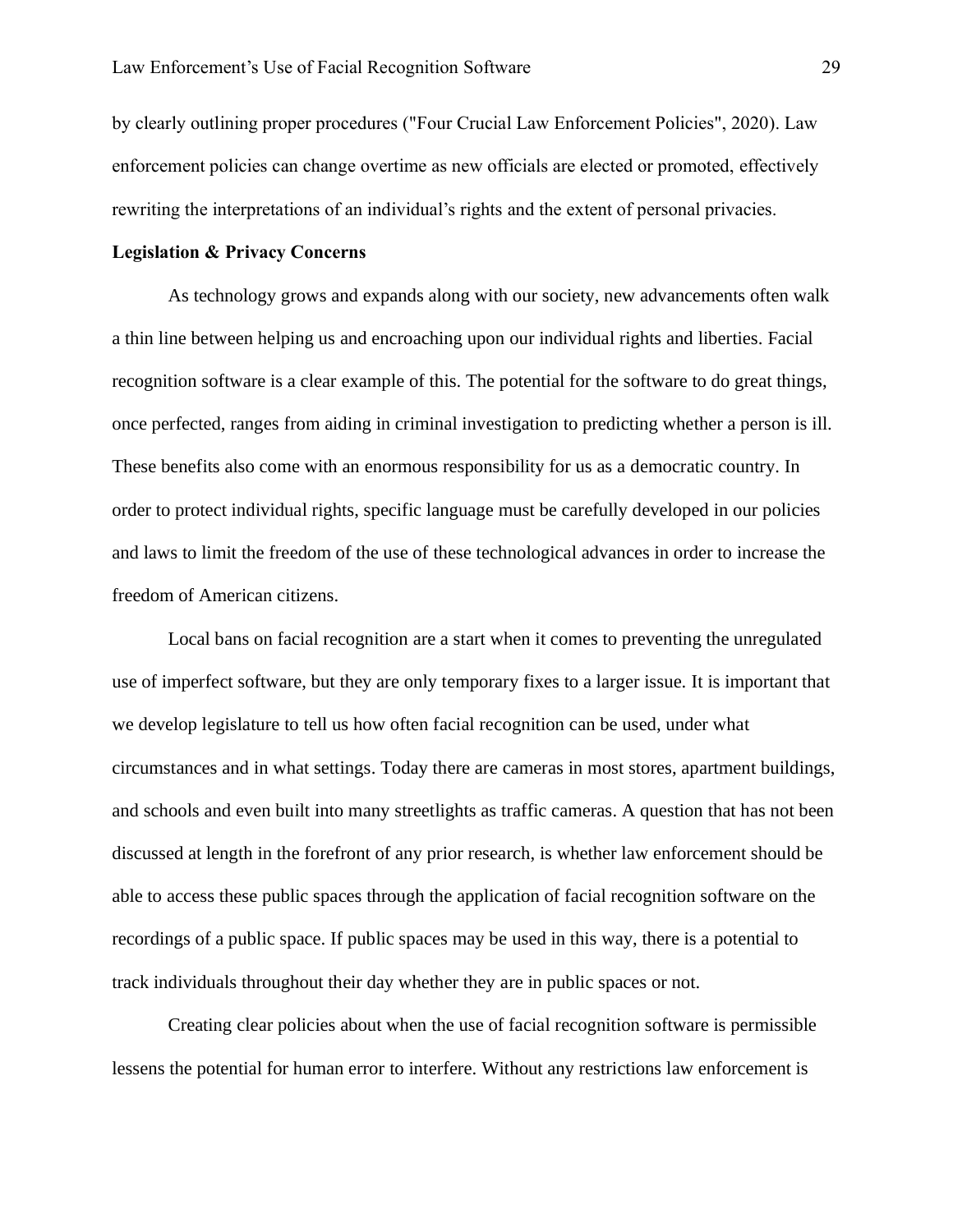expected to make decisions about when and where facial recognition scans might be useful and ethical. Proposed laws like the Facial Recognition Technology Warrant Act could lessen the demands and pressure put on officers and police departments to decide, in a case-by-case way, whether facial recognition will infringe upon citizens' rights. Instead, there would be a clearly outlined protocol to detail when and how officers may seek the use of facial recognition software. Local bans will "press pause on face surveillance," but they also put a pause on the development and improvement of facial recognition software as well as halt any attempt for city and state governments to begin the process of creating legislature around facial recognition (ACLU 2020).

The Facial Recognition Technology Warrant Act also would not solve all of the problems facing law enforcement's use of facial recognition software. The language of the bill proposing the Facial Recognition Technology Warrant Act is specific to federal law enforcement. This may create a precedent for states to follow, however, discretion will still be given to individual states when following or choosing not to support this ideal. The bill also only seeks to protect individuals from "ongoing surveillance" and stipulates that it does not seek to limit "instances where facial recognition technology is utilized for a single identification or attempted identification of an individual" as long as the technology is not used to track the individual's movement after being identified (Facial Recognition Technology Warrant Act of 2019). Due to these exceptions the Facial Recognition Technology Warrant Act does not address the issue of false identifications due to racial bias or the kinds of databases or systems that officers should be allowed to search for a match.

Even the very nature of associating facial recognition with the requirement of a warrant for surveillance should call into question every other aspect of the technology's use as well. For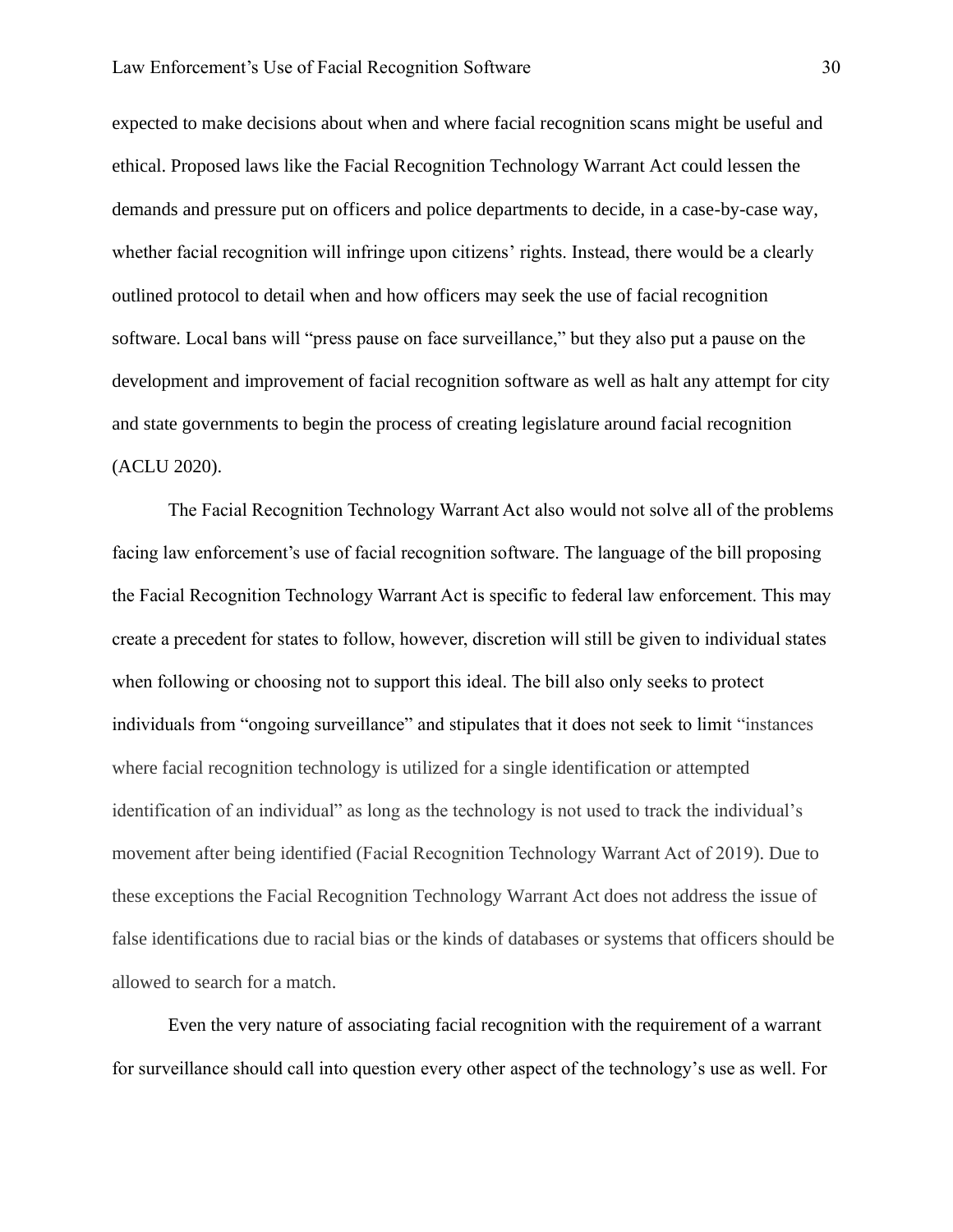law enforcement to use a tool that can be used in such a multitude of ways, from searching through a database of mug shots to tracking an individual in real time, it should be considered that there is a potential for it to be misused. While law enforcement officials repeatedly assure the public that identification of a suspect through the use of a facial recognition scan will only be treated as a lead not probable cause for arrest, we have seen examples to the contrary. In the case of the Detroit man who was arrested and held overnight the basis of the arrest seemed to revolve around a computer program stating falsely that his face was a 99.9% match for the stranger caught on tape committing a crime (Hill 2020).

## **Moving Forward**

Reviewing the compilation of case studies, both of cities that use or have banned law enforcement's use of facial recognition software, it is clear that certain patterns arise. Law enforcement's general attitude towards facial recognition software is hopeful. City law enforcement officers in cities across the country believe that facial recognition software could be a valuable tool to aid in investigations. Whether you're looking at a city like Detroit that uses facial recognition, or Somerville which wants very little to do with the technology at this stage, the public's opinion of facial recognition software seems to be aligned. Concerns about the software's accuracy and ability to wrongfully accuse innocent individuals in police investigations are widespread.

Privacy concerns also exist due to a lack of regulation or restriction of law enforcement's use of facial recognition software. As seen throughout the case studies, facial recognition software has the potential to be used in many different ways from identifying an individual to surveilling them. Because of this malleable potential, it is possible that the software could be used in ways that overstep or infringe upon some of our basic constitutional rights. These rights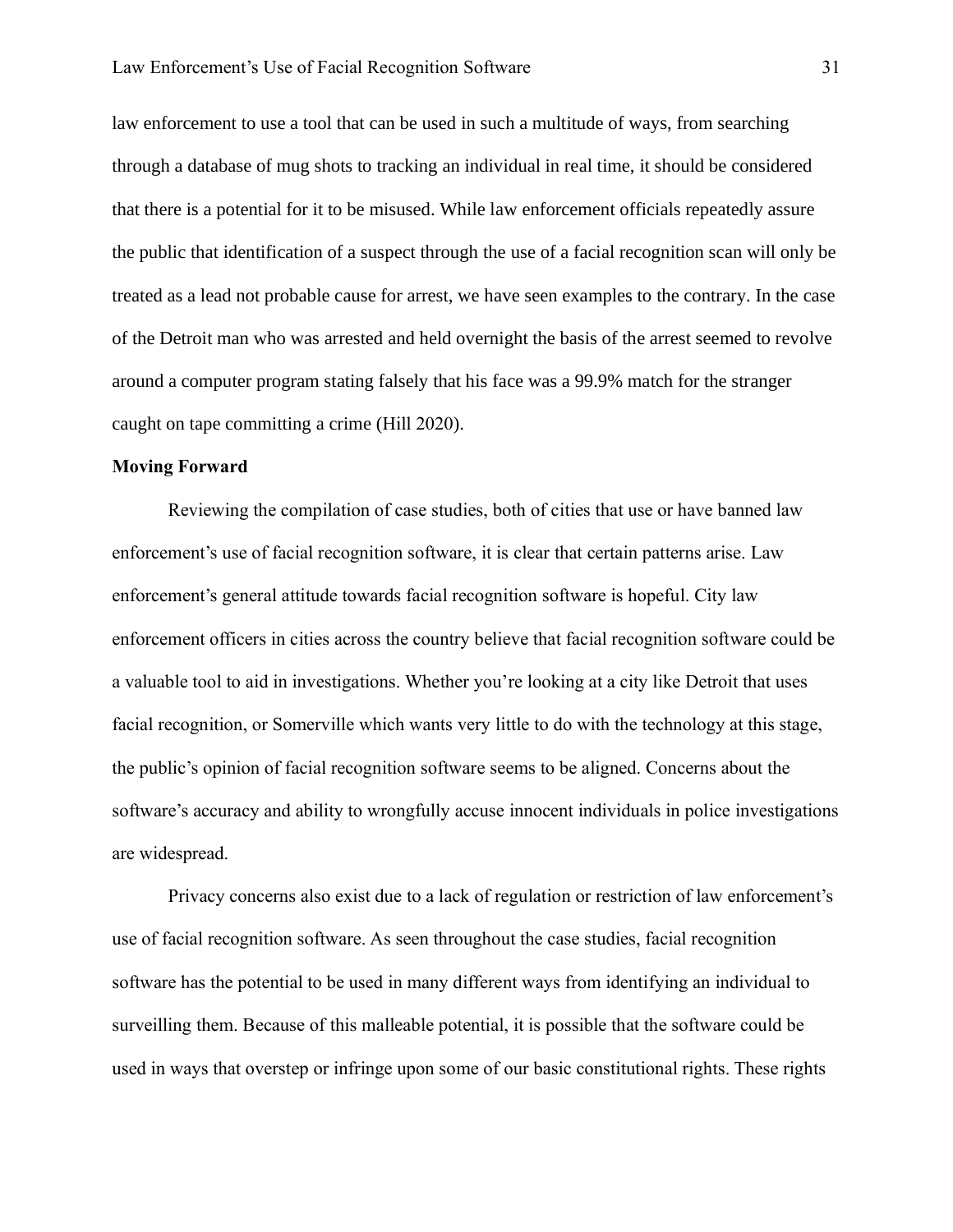are foundational not only to us as citizens of the United States, but also to our country as a democracy. It is important that the many potential uses of facial recognition are considered as laws and policies are developed. Proposed laws like the Facial Recognition Technology Warrant Act seek to limit the duration of law enforcement's use of the technology in each individual investigation, they do not account for they kinds of ways law enforcement may use the technology. It is important to limit the extent of specific applications of the technology such as extended surveillance, however, it is also important to consider which applications of the technology are to be permitted. Can law enforcement run facial recognition scans in public places? Should they be able to apply the technology to protests to identify individual protestors? Questions like these much be explored further before we can accurately codify any proper usage of facial recognition software by law enforcement.

In order for facial recognition software to be more viable for use by law enforcement in the United States we would first need to make a few changes to the things we prioritize. First, the technology must be further developed and tested more extensively. In order to be a useful tool for law enforcement, facial recognition technologies' racial bias needs to be addressed. There is no sense in using a tool that is accurate sometimes for some people, and drastically targets minority groups when it falls short. Furthermore, cities currently using facial recognition software in police investigations should cease using the technology until such a time when testing under various circumstances consistently shows accurate results in matching a diverse cultural demographic of faces.

Finally, and most importantly, cities, states and the country as a whole need to begin to talk more about privacy rights in a world of technology that easily can break down barriers that our country's founders could never have imagined. Until we have proper legislature detailing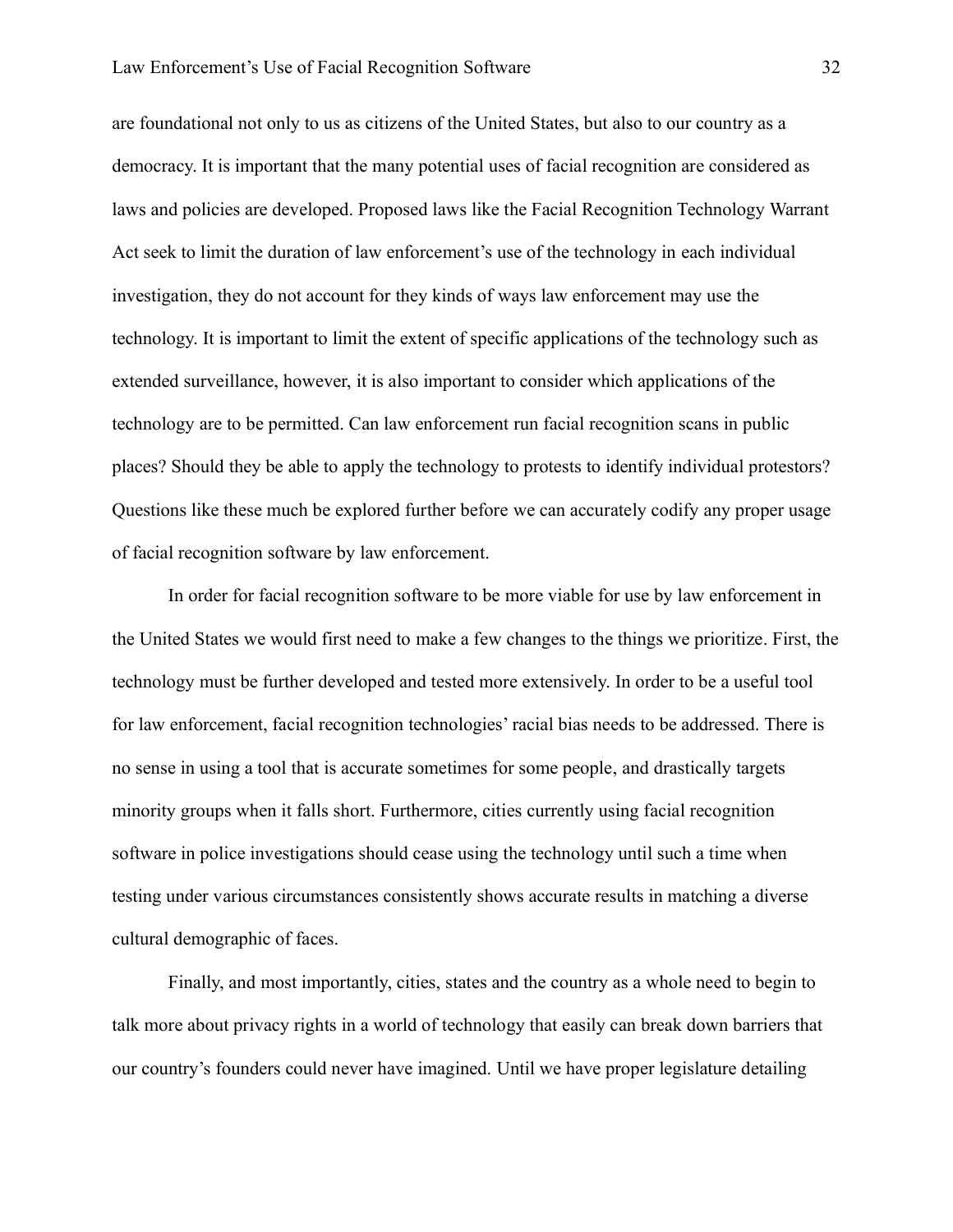how facial recognition software can be used without disregarding or overstepping the bounds of our fundamental rights, using it can only bring more division. Even in a future where facial recognition software can accurately and reliably identify and match faces of all races, it is paramount that restrictions are placed upon law enforcement's use of the technology. Even if facial recognition software was entirely accurate law enforcement would still have the potential to abuse it. Facial recognition software that can positively match the faces of minority groups, could also be used to track these individuals in the same way that police could track protestors.

Facial recognition software is a relatively new technological development. As such, it is something that should be watched and considered as it is further developed, and its usage becomes more widespread. Facial recognition software may be a powerful tool in many industries, but as it is by nature a technology that relies upon cameras, images, and recordings it is important to consider when, where, and how we will allow this technology to be utilized. Law enforcement officers are ideally the guardians and protectors of our country, but they are also human. This fact may be overlooked when new technologies are considered as tools for law enforcement. If all officers are entirely unbiased, unflawed, and never put in a spot where every choice has dramatic consequences, they might be allowed a greater arsenal of technological tools. The reality is, however, that officers of the law are still human. As such, it is highly probable that some are biased, some seek to abuse the system that gives them power, and some simply have different values and morals that deem their actions as honorable when others will see them as invasive.

Because law enforcement is built upon the premise of protecting and serving the public but composed of human actors, the rules and restrictions we place on it as an institution are the only thing that can narrow this chance for abuse and misuse of technological resources such as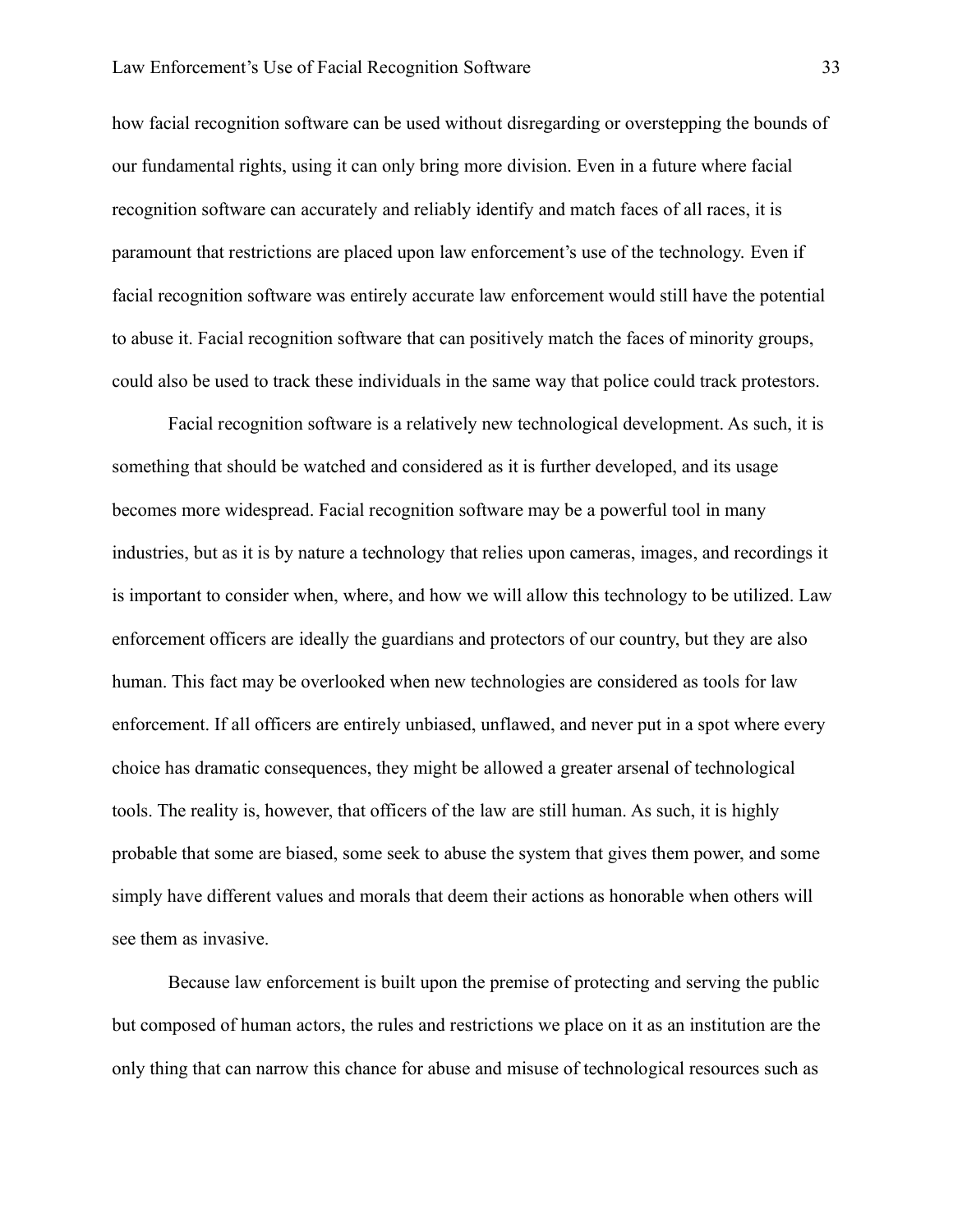facial recognition software. The more rules and restrictions we create to outline the allowed use of facial recognition software, the less choices about its appropriate use are left up to individual states, cities, precincts and individuals. Facial recognition software may be a viable tool for law enforcement, or it may be an unnecessary power with a potential for abuse. It is through these guiding restrictions that we may decide what the proper course of action is for our country in this and future cases of technological advance.

## **Tables**

Table 1. U.S. Cities Using Facial Recognition Software

|                | Salt Lake City            | New York                 | Detroit                  |
|----------------|---------------------------|--------------------------|--------------------------|
| Year Adopted   | 2008                      | 2011                     | 2017                     |
| Use            | driver's license database | Arrest & parole database | Public scans previously, |
|                |                           |                          | then through request     |
| Public Opinion | citizens placed in lineup | Misuse & inaccuracy      | Ongoing protests         |
| Law/Policy     | none                      | Police Policy            | Police Policy            |

Table 2. U.S. Cities Banning Facial Recognition Software

|                | Somerville            | Cambridge               | San Francisco               |
|----------------|-----------------------|-------------------------|-----------------------------|
| Year Banned    | 2019                  | 2020                    | 2019                        |
| Ban            | No use by city of law | No use by city          | No use by law               |
|                | enforcement officials | departments             | enforcement or city         |
|                |                       |                         | officials, future use needs |
|                |                       |                         | city council approval       |
| Public Opinion | awareness leads to    | F.R.S. misuse elsewhere | Concerned about bias and    |
|                | caution               | leads to caution        | misuse                      |
| Law            | Investigation will be | Not suspected, but not  | May never be able to use    |
| Enforcement    | impeded               | taking a chance         | technology in the future    |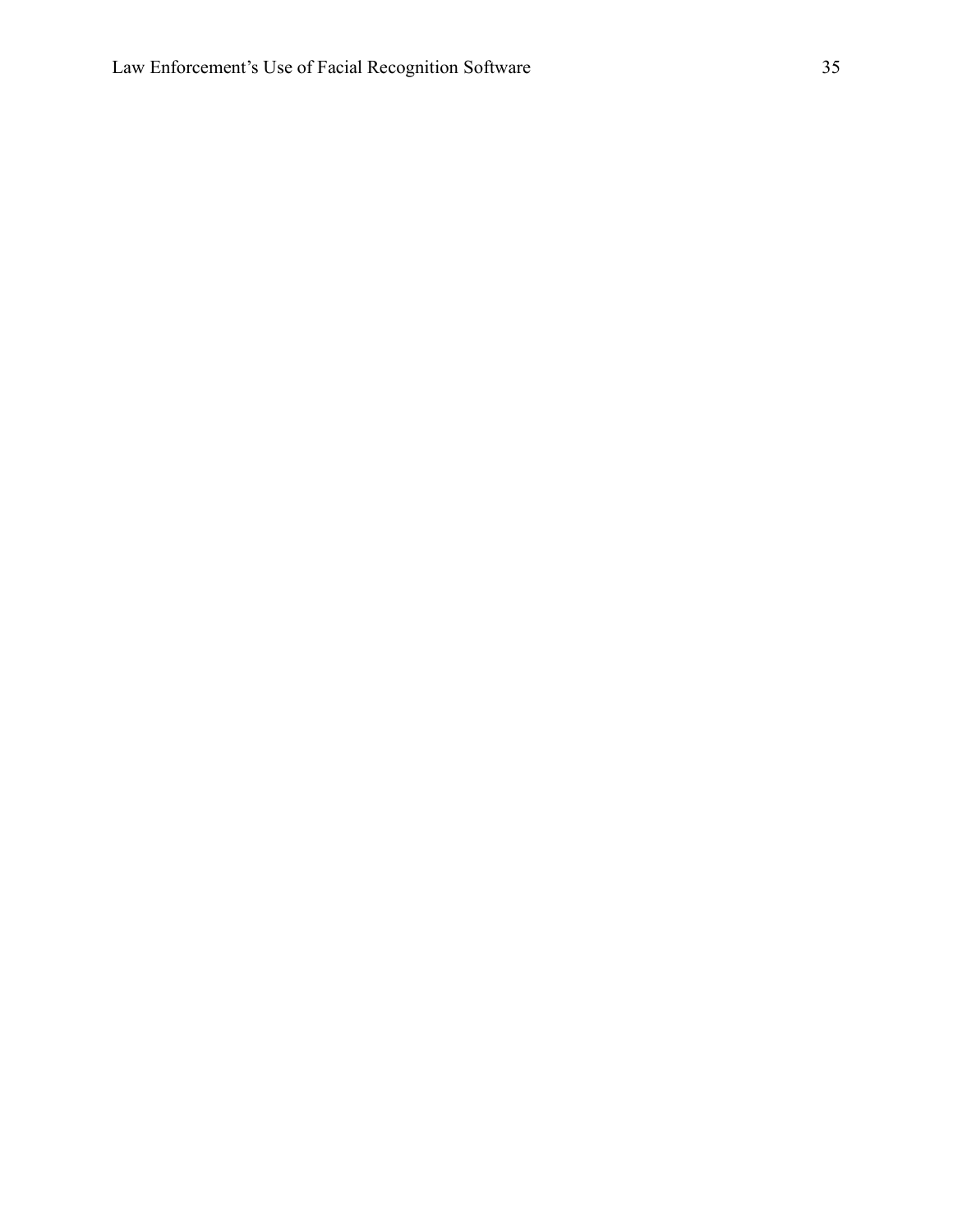#### References

- ACLU. (2020, July 02). Press Pause on Face Surveillance. Retrieved from https://www.aclum.org/en/campaigns/press-pause-face-surveillance
- Agrawal, A. (2020, March 16). NYPD announces its facial recognition policy. *MEDIANAMA*. Retrieved from https://www.medianama.com/2020/03/223-new-york-police-ffacialrecognition-policy/
- Bonsor, K., & Johnson, R. (2001, September 04). How Facial Recognition Systems Work. Retrieved from https://electronics.howstuffworks.com/gadgets/high-tech-gadgets/facialrecognition.htm Conger, K., Fausset, R., & Kovaleski, S. F. (2019, May 14). San Francisco Bans Facial Recognition Technology. The New York Times. Retrieved from https://www.nytimes.com/2019/05/14/us/facial-recognition-ban-san-francisco.html
- Corrigan, J. (2019, November 15). Lawmakers Propose Bill Limiting Government's Use of Facial Recognition. Retrieved from https://www.nextgov.com/emergingtech/2019/11/lawmakers-propose-bill-limiting-governments-use-facialrecognition/161327/
- Cwiek, S. (2019, September 19). Detroit police commissioners approve facial recognition policy. Michigan Radio | NPR. Retrieved from https://www.michiganradio.org/post/detroitpolice-commissioners-approve-facial-recognition-policy

DeCosta-Klipa, N. (2020, January 14). Cambridge becomes the largest Massachusetts city to ban facial recognition. Retrieved from https://www.boston.com/news/localnews/2020/01/14/cambridge-facial-recognition#:~:text=In a 9-0 vote,information obtained from such technology.

*Detroit Police Department manual*. (2019). Detroit: The Dept.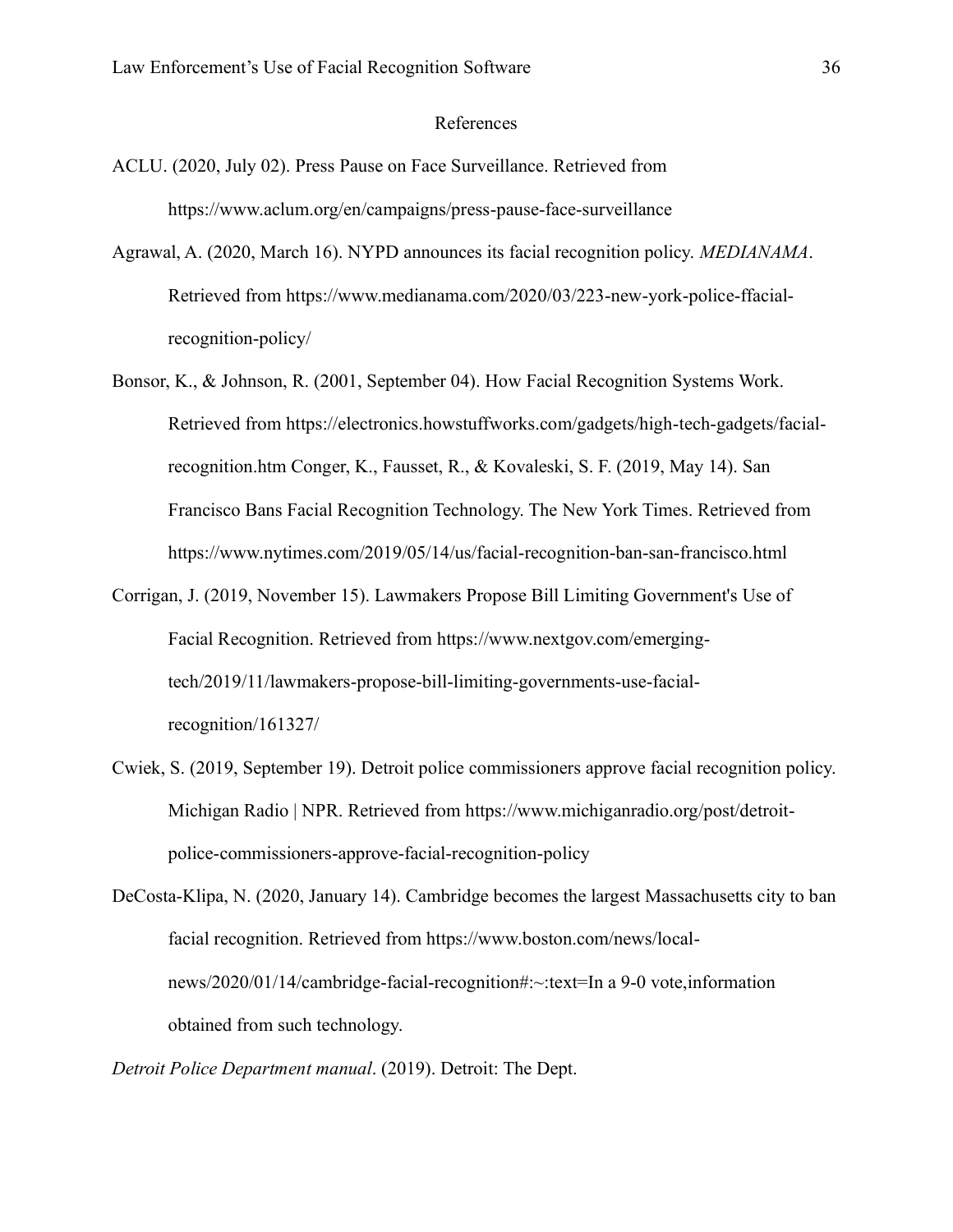Engrossed **Bill of Rights**, September 25, 1789; General Records of the United States Government; Record Group 11; National Archives.

Facial Recognition Technology Warrant Act of 2019, S. 2878, 116th Cong. (2019).

- Ferretti, C., & Rahal, S. (2020, September 29). Detroit council OKs controversial contract for facial recognition software. *The Detroit News*. Retrieved November 22, 2020, from https://www.detroitnews.com/story/news/local/detroit-city/2020/09/29/detroit-councilvote-facial-recognition/3563440001/
- Four Crucial Law Enforcement Policies. (2020, August 21). Retrieved from https://www.powerdms.com/blog/crucial-law-enforcement-policies/
- Geller, S. (2020, January 14). Cambridge city council bans face surveillance technology. *Boston Herald*. Retrieved from https://www.bostonherald.com/2020/01/14/cambridge-citycouncil-bans-face-surveillance-technology/
- Hill, K. (2020, June 24). Wrongfully Accused by an Algorithm. The New York Times. Retrieved from https://www.nytimes.com/2020/06/24/technology/facial-recognition-arrest.html
- Hirose, M. (2017). Privacy in Public Spaces: The Reasonable Expectation of Privacy Against the Dragnet Use of Facial Recognition Technology. *The Connecticut Law Review, 49*(5), 1591-1620. Retrieved September 30, 2020.
- Kahn, J. (2019, May 23). Facial Recognition. Bloomberg. Retrieved from https://www.bloomberg.com/quicktake/facial-recognition#:~:text=Facial recognition technology was first,intelligence agencies and the military.
- Katz v. United States. (n.d.). *Oyez*. Retrieved November 22, 2020, from https://www.oyez.org/cases/1967/35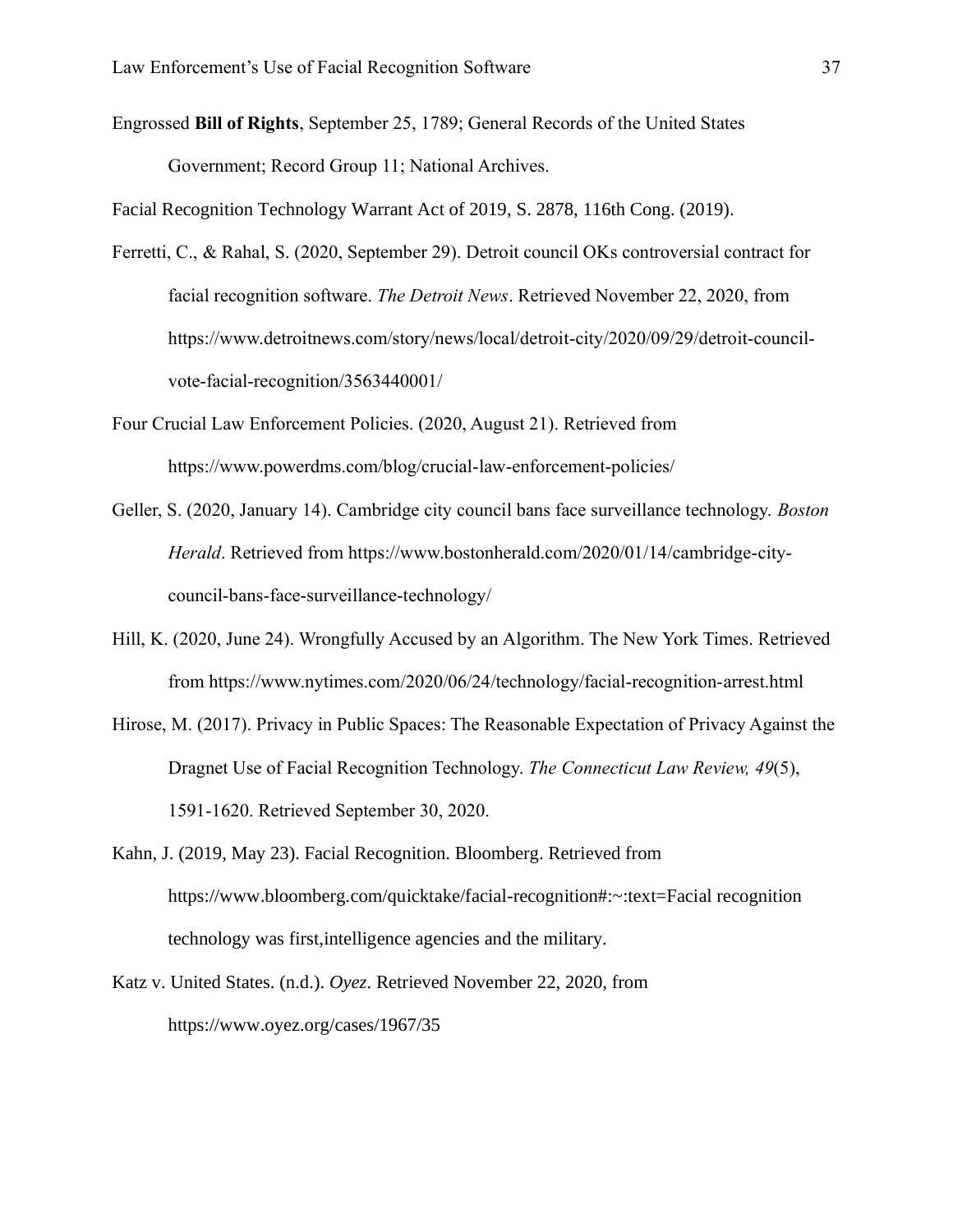Lannan, K. (2019, June 28). Somerville Bans Government Use of Facial Recognition Tech - State House News Service. Retrieved from https://www.wbur.org/bostonomix/2019/06/28/somerville-bans-government-use-offacial-recognition-tech

Lee, D. (2019, May 14). San Francisco is first US city to ban facial recognition. BBC. Retrieved from

https://www.bbc.com/news/technology48276660#:~:text=Legislators%20in%20San%20 Francisco%20have,transport%20authority%2C%20or%20law%20enforcement.

- Lohr, S. (2018, February 9). Facial Recognition Is Accurate, if You're a White Guy. The New York Times. Retrieved from https://www.nytimes.com/2018/02/09/technology/facialrecognition-race-artificial-intelligence.html
- Metz, R. (2019, July 17). Beyond San Francisco, more cities are saying no to facial recognition. *CNN Business*. Retrieved from https://www.cnn.com/2019/07/17/tech/citiesban-facial-recognition/index.html
- Miller, S. (2020, November 24). The Best 8 Free and Open Source Face Detection Software Solutions. Retrieved from https://www.goodfirms.co/blog/best-free-open-source-facedetection-software-solutions

Mozur, P. (2019, July 26). In Hong Kong Protests, Faces Become Weapons. *The New York Times*. Retrieved October 10, 2020, from https://www.nytimes.com/2019/07/26/technology/hong-kong-protests-facial-recognitionsurveillance.html?referrer=masthead

New York City Global Partners (Comp.). (2010, April 27). *Best Practice: Real Time Crime Center: Centralized Crime Data System*. New York.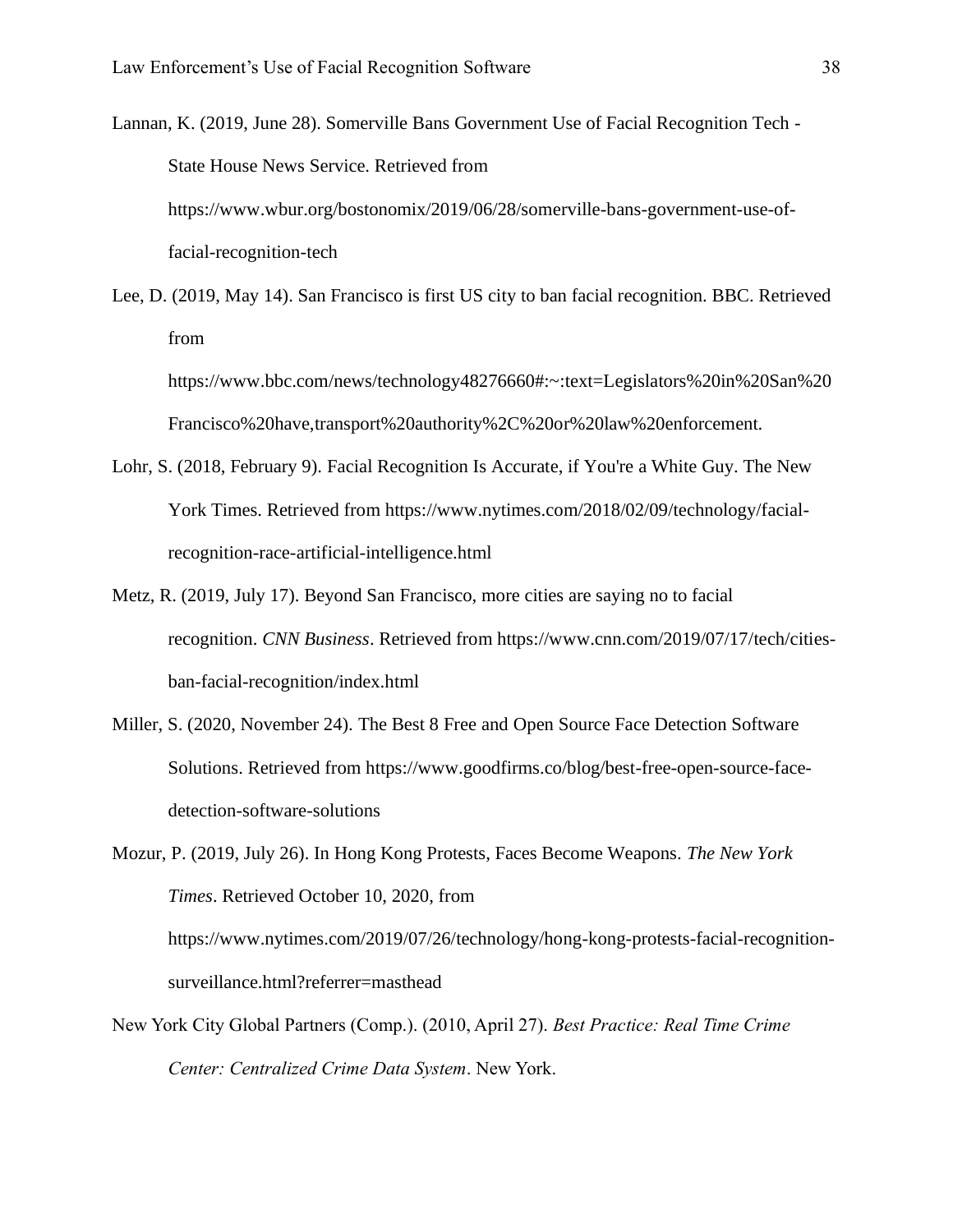New York City Police Department. (2020, March 13). NYPD Announces Facial Recognition Policy [Press release]. Retrieved from https://www1.nyc.gov/site/nypd/news/pr0313/press-release---nypd-facial-recognitionpolicy#:~:text=The NYPD today announced the Department's facial recognition

technology policy.&text=The NYPD has never arrested,lead in the investigative process.

OpenFace- Home. (n.d.). Retrieved from https://cmusatyalab.github.io/openface/

- Phillips, P. J., Jiang, F., Narvekar, A., Ayyad, J., & Otoole, A. J. (2010). An other race effect for face recognition algorithms. National Institute Standards and Technology. The University of Texas at Dallas. doi:10.6028/nist.ir.7666
- Robertson, D. J., Noyes, E., Dowsett, A. J., Jenkins, R., & Burton, A. M. (2016). Face Recognition by Metropolitan Police Super-Recognisers. Plos One, 11(2). doi:10.1371/journal.pone.0150036

Rahal, S., & Ferretti, C. (2020, June 25). Metro Detroiter battling 'flawed' facial recognition software. *The Detroit News*. Retrieved November 22, 2020, from https://www.detroitnews.com/story/news/local/detroit-city/2020/06/25/wrongfullyaccused-detroit-facial-recognition-software-michigan-aclu/3214958001/

- Schuba, T. (2020, January 29). CPD using controversial facial recognition program that scans billions of photos from Facebook, other sites. Chicago Sun Times. Retrieved from https://chicago.suntimes.com/crime/2020/1/29/21080729/clearview-ai-facial-recognitionchicago-police-cpd#:~:text=The Chicago Police Department is,so ripe for abuse that
- Stacchi, L., Huguenin-Elie, E., Caldara, R., & Ramon, M. (2020). Normative data for two challenging tests of face matching under ecological conditions. Cognitive Research: Principles and Implications, 5(1). doi:10.1186/s41235-019-0205-0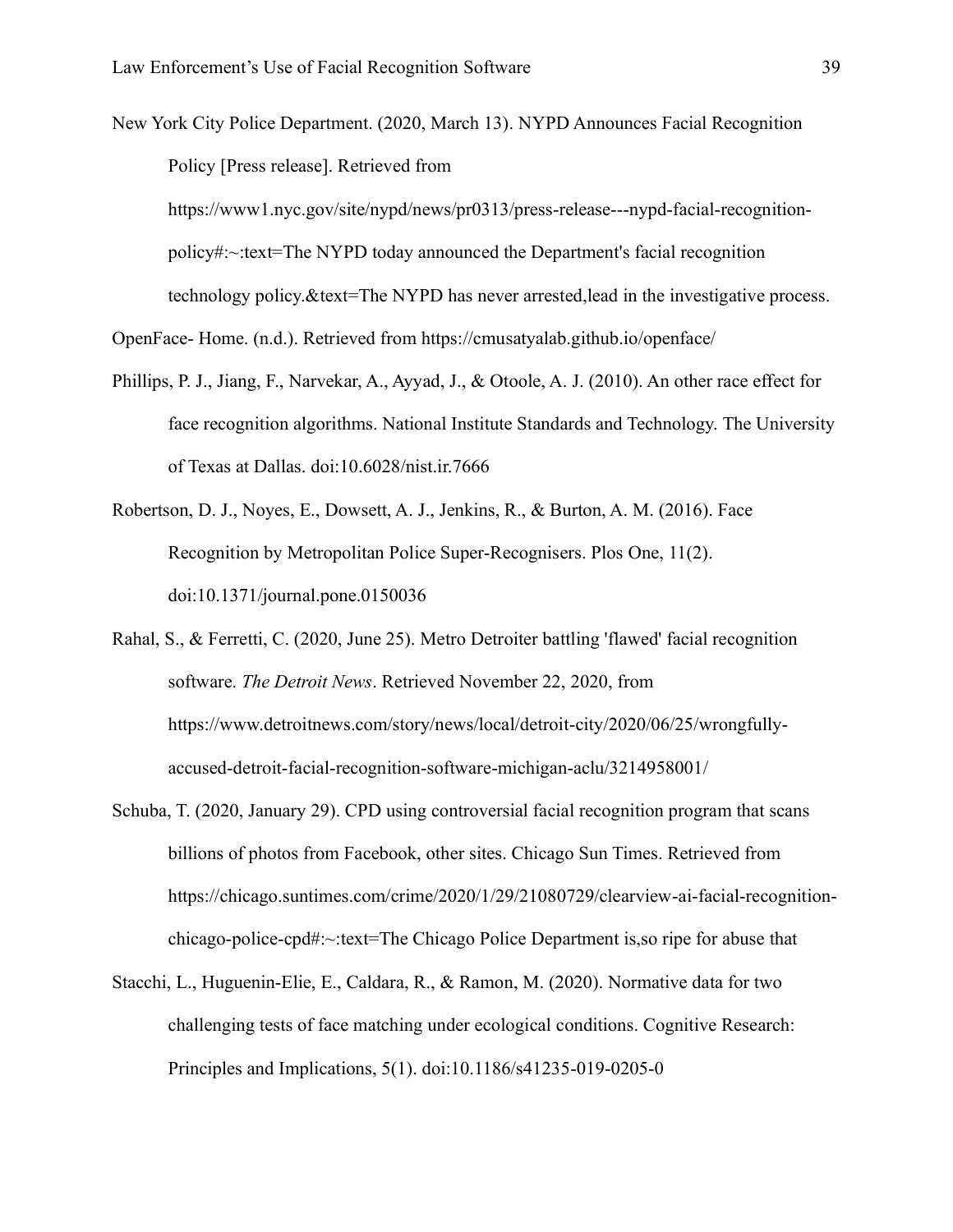Szaniszlo, M. (2019, June 18). Poll: Nine in 10 Bay Staters say face surveillance should be regulated. *Boston Herald*. Retrieved from https://www.bostonherald.com/2019/06/18/poll-nine-in-10-bay-staters-say-facesurveillance-should-be-regulated/

- Wood, B. (2019, November 20). Use of facial recognition software on driver license photos? Utah lawmakers don't like it. The Salt Lake Tribune. Retrieved from https://www.sltrib.com/news/politics/2019/11/20/use-facial-recognition/
- Wu, S. (2019, June 28). Somerville City Council passes facial recognition ban The Boston Globe. Retrieved from https://www.bostonglobe.com/metro/2019/06/27/somerville-citycouncil-passes-facial-recognition-ban/SfaqQ7mG3DGulXonBHSCYK/story.html